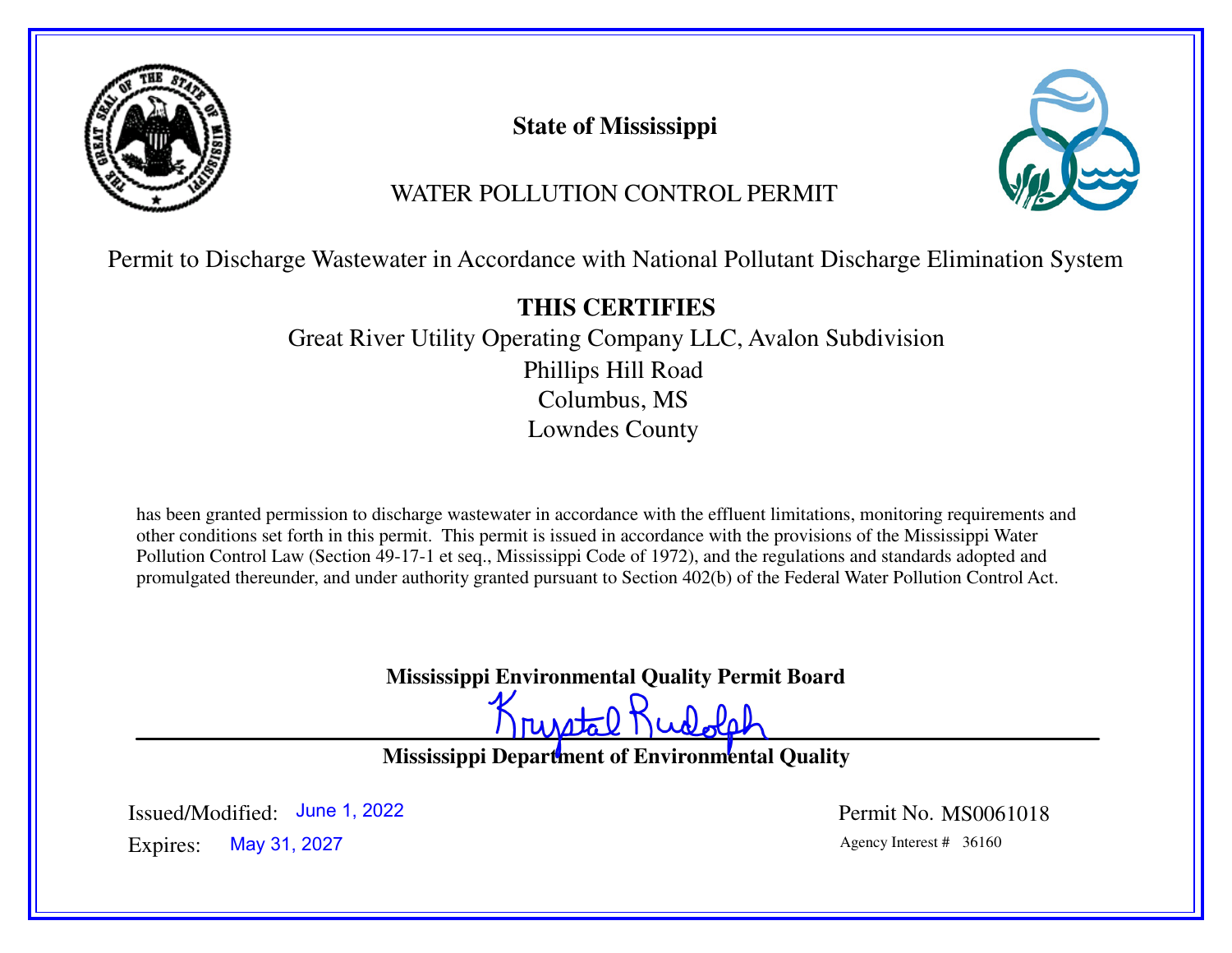### **Table of Contents**

| General Information.             |  |
|----------------------------------|--|
| <b>Other Relevant Documents:</b> |  |

Short Form D, Addendum to NPDES Application, Information Form, Anti Degradation Review, NRCS Report, other misc data.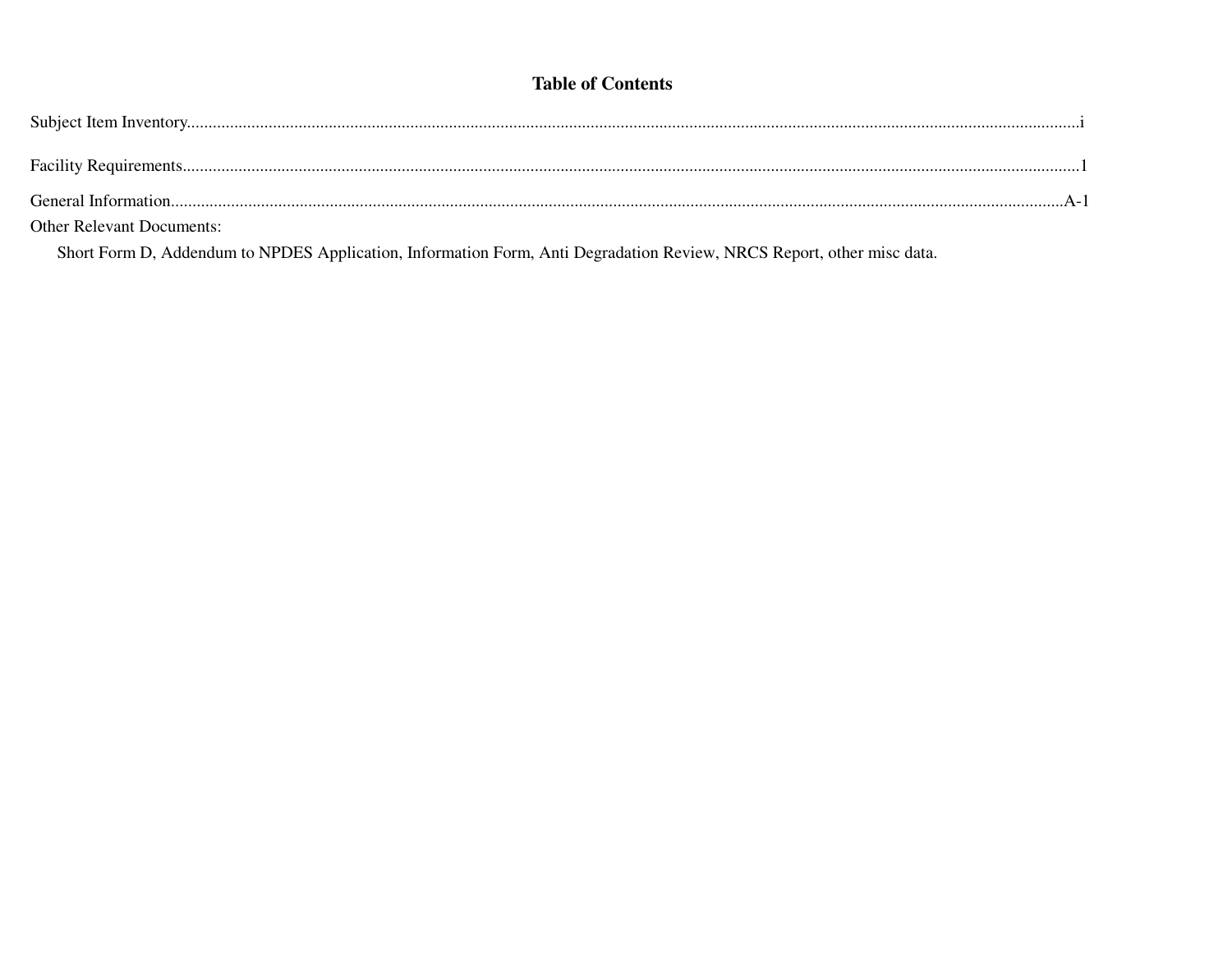#### Permit Number:MS0061018 Activity ID No.: PER20220002Great River Utility Operating Company LLC, Avalon SubdivisionSubject Item Inventory

### **Subject Item Inventory:**

| ID          | Designation   | <b>Description</b>                     |
|-------------|---------------|----------------------------------------|
| AI36160     | MS0061018     |                                        |
| <b>RPNT</b> | MS0061018-001 | 1 (Domestic Wastewater)<br>Outfall 001 |

### **Receiving Stream Relationships:**

| <b>Subject Item</b>                     | <b>Relationship</b>                          | <b>Receiving Stream</b> |               |
|-----------------------------------------|----------------------------------------------|-------------------------|---------------|
| RPNT1 Outfall 001 (Domestic Wastewater) |                                              | Discharges Into         | Vernon Branch |
| <b>KEY</b>                              |                                              |                         |               |
| $ ACT $ = Activity                      | $AI = Agency Interest$                       |                         |               |
| $AREA = Area$                           | CAFO = Concentrated Animal Feeding Operation |                         |               |
| $\text{CONT} = \text{Control Device}$   | $EQPT =$ Equipment                           |                         |               |
| $IA = Insignificant Activity$           | $IMPD = Important$                           |                         |               |
| $MAFO = Animal Feeding Operation$       | $PCS = PCS$                                  |                         |               |
| $RPNT = Release Point$                  | $TRMT = Treatment$                           |                         |               |
| WDPT = Withdrawal Point                 |                                              |                         |               |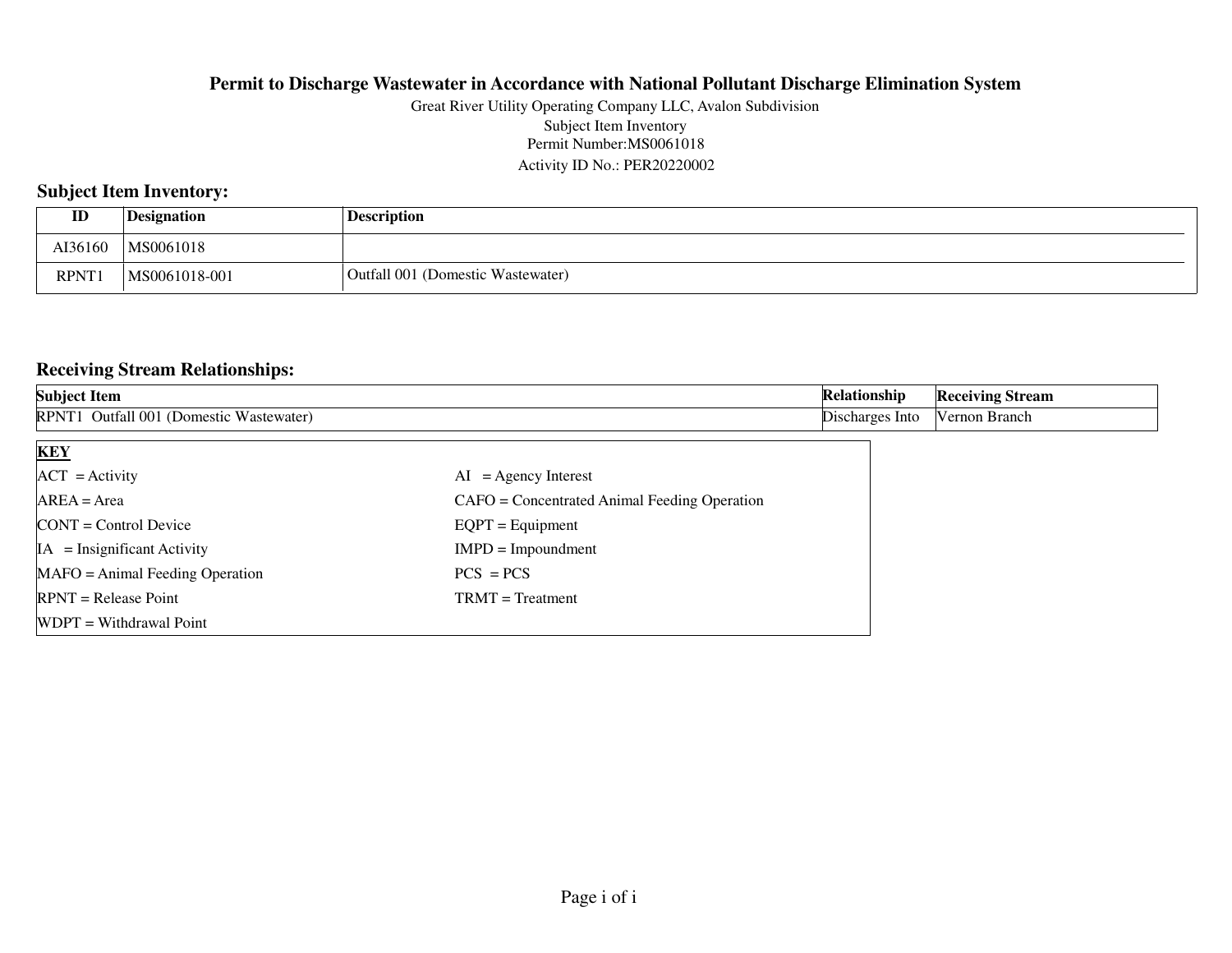### **EFFLUENT LIMITATIONS AND MONITORING REQUIREMENTS**

#### **Outfall 001 (Domestic Wastewater)Subject Item:**

#### **RPNT0000000001: MS0061018-001**

Such discharges shall be limited and monitored by the permittee as specified below:

|                                                                                    | <b>Discharge Limitations</b>                          |                                                       |                                             |                                     |                                             | <b>Monitoring Requirements</b>            |                                           |                  |                           |                     |
|------------------------------------------------------------------------------------|-------------------------------------------------------|-------------------------------------------------------|---------------------------------------------|-------------------------------------|---------------------------------------------|-------------------------------------------|-------------------------------------------|------------------|---------------------------|---------------------|
| <b>Parameter</b>                                                                   | <b>Quantity</b> /<br><b>Loading</b><br><b>Average</b> | <b>Quantity</b> /<br><b>Loading</b><br><b>Maximum</b> | Quantity/<br><b>Loading</b><br><b>Units</b> | Quality/<br>Conc.<br><b>Minimum</b> | <b>Quality</b> /<br>Conc.<br><b>Average</b> | <b>Quality</b><br>Conc.<br><b>Maximum</b> | <b>Quality</b> /<br>Conc.<br><b>Units</b> | <b>Frequency</b> | <b>Sample Type</b>        | <b>Which Months</b> |
| <b>Chlorine</b> , total residual<br><b>Effluent</b>                                | ******                                                | ******                                                | ******                                      | 0.1<br>Minimum                      | ******                                      | 1.0<br>Maximum                            | mg/L                                      | Weekly           | <b>Grab Sampling</b>      | Jan-Dec             |
| E coli<br><b>Effluent</b>                                                          | ******                                                | ******                                                | ******                                      | ******                              | 126<br>Maximum<br>Monthly<br>Average        | 410<br>Daily<br>Maximum                   | # of<br>colonies/100<br>ml                | Annually         | <b>Grab Sampling</b>      | Jan-Dec             |
| Flow<br><b>Effluent</b>                                                            | 0.035<br>Maximum<br>Monthly<br>Average                | Report<br>Daily<br>Maximum                            | Million<br>Gallons per<br>Day               | ******                              | ******                                      | ******                                    | ******                                    | Weekly           | Instantaneous<br>Sampling | Jan-Dec             |
| <b>Oxygen Demand,</b><br>biochemical, 5-day<br>$(20$ degrees C)<br><b>Effluent</b> | 8.75<br>Maximum<br>Monthly<br>Average                 | 13<br>Daily<br>Maximum                                | pounds per<br>day                           | ******                              | 30<br>Maximum<br>Monthly<br>Average         | 45<br>Daily<br>Maximum                    | mg/L                                      | Annually         | Grab Sampling             | Jan-Dec             |
| pH<br><b>Effluent</b>                                                              | ******                                                | ******                                                | ******                                      | 6.0<br>Minimum                      | ******                                      | 9.0<br>Maximum                            | <b>SU</b>                                 | Annually         | <b>Grab Sampling</b>      | Jan-Dec             |
| <b>Solids (Total Suspended)</b><br><b>Effluent</b>                                 | 17.5<br>Maximum<br>Monthly<br>Average                 | 17.5<br>Daily<br>Maximum                              | pounds per<br>day                           | ******                              | 60<br>Maximum<br>Monthly<br>Average         | 60<br>Daily<br>Maximum                    | mg/L                                      | Annually         | <b>Grab Sampling</b>      | Jan-Dec             |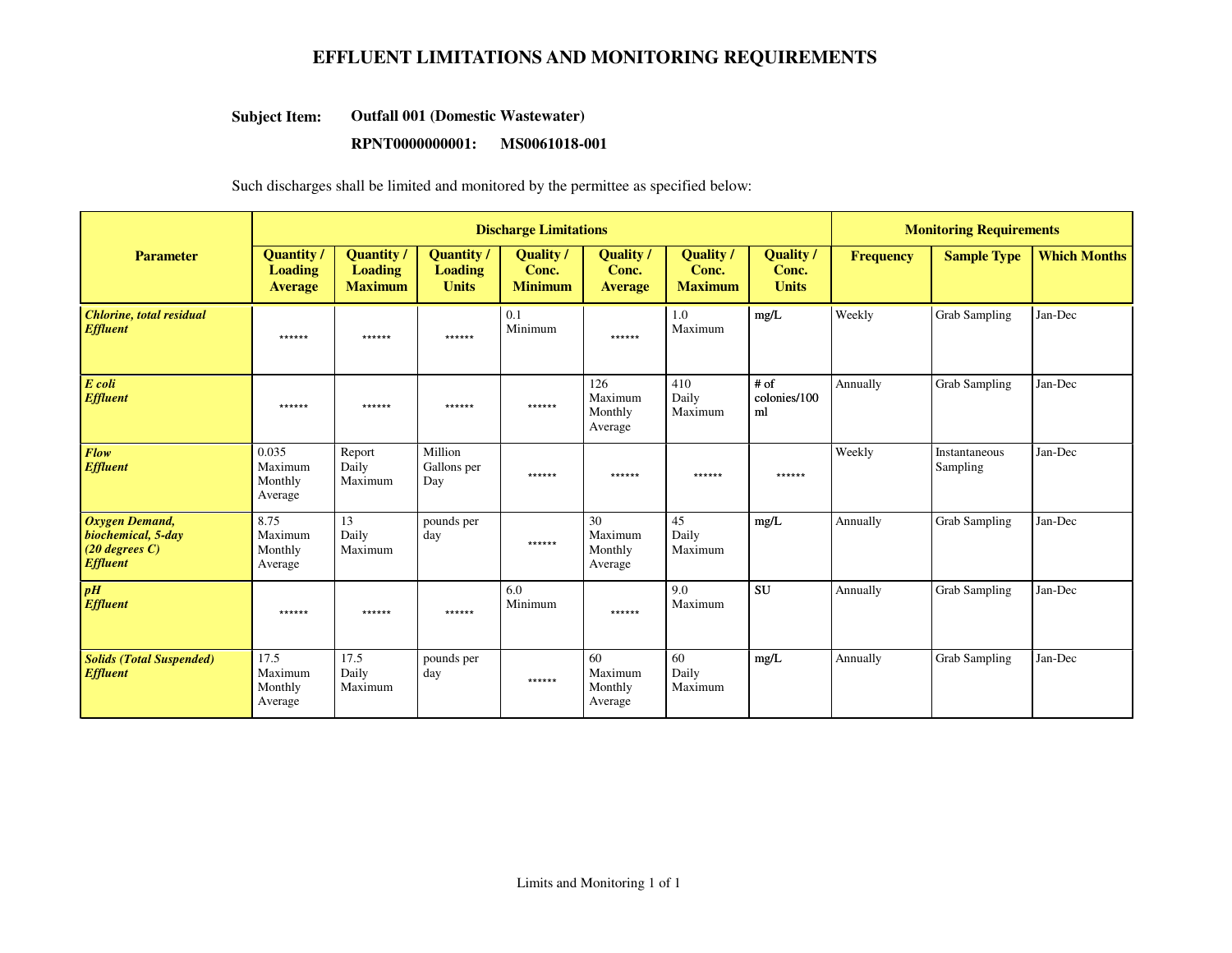Great River Utility Operating Company LLC, Avalon SubdivisionFacility Requirements Permit Number:MS0061018Activity ID No.: PER20220002

### **AI0000036160 (MS0061018):**

Limitation Requirements:

| Condition<br>No. | Parameter | Condition                                                                                                                                                                                                                                                                                              |
|------------------|-----------|--------------------------------------------------------------------------------------------------------------------------------------------------------------------------------------------------------------------------------------------------------------------------------------------------------|
| $L-1$            |           | The effluent shall not cause an accumulation of solids or sewage sludges in the receiving stream. [11 Miss. Admin. Code Pt. 6,R.<br>2.2.A(2).                                                                                                                                                          |
| $L-2$            |           | There shall be no discharge of floating solids or visible foam in other than trace amounts. [11 Miss. Admin. Code Pt. 6, R.<br>2.2.A(2).                                                                                                                                                               |
| $L-3$            |           | The discharges shall not cause the occurrence of a visible sheen on the surface of the receiving waters. [11 Miss. Admin. Code Pt.<br>6, R. 2.2.A(2).                                                                                                                                                  |
| $L-4$            |           | Samples taken in compliance with the monitoring requirements specified in this permit shall be taken at the nearest accessible<br>point after final treatment but prior to mixing with the receiving stream or as otherwise specified in this permit. [11 Miss. Admin.<br>Code Pt. 6, R. 1.1.4.A(28).] |

Record-Keeping Requirements:

| Condition<br>No. | Condition                                                                                                                                                                             |
|------------------|---------------------------------------------------------------------------------------------------------------------------------------------------------------------------------------|
| $R-1$            | Recording of Results                                                                                                                                                                  |
|                  | For each measurement or sample taken pursuant to the requirements of this permit, the permittee shall maintain records of all information obtained from such<br>monitoring including: |
|                  | (1) The exact place, date, and time of sampling;                                                                                                                                      |
|                  | (2) The dates the analyses were performed;                                                                                                                                            |
|                  | $(3)$ The person $(s)$ who performed the analyses;                                                                                                                                    |
|                  | (4) The analytical techniques, procedures or methods used; and                                                                                                                        |
|                  | (5) The results of all required analyses. [11 Miss. Admin. Code Pt. 6, R. $1.1.4.A(29)(a).$ ]                                                                                         |

Page 1 of 18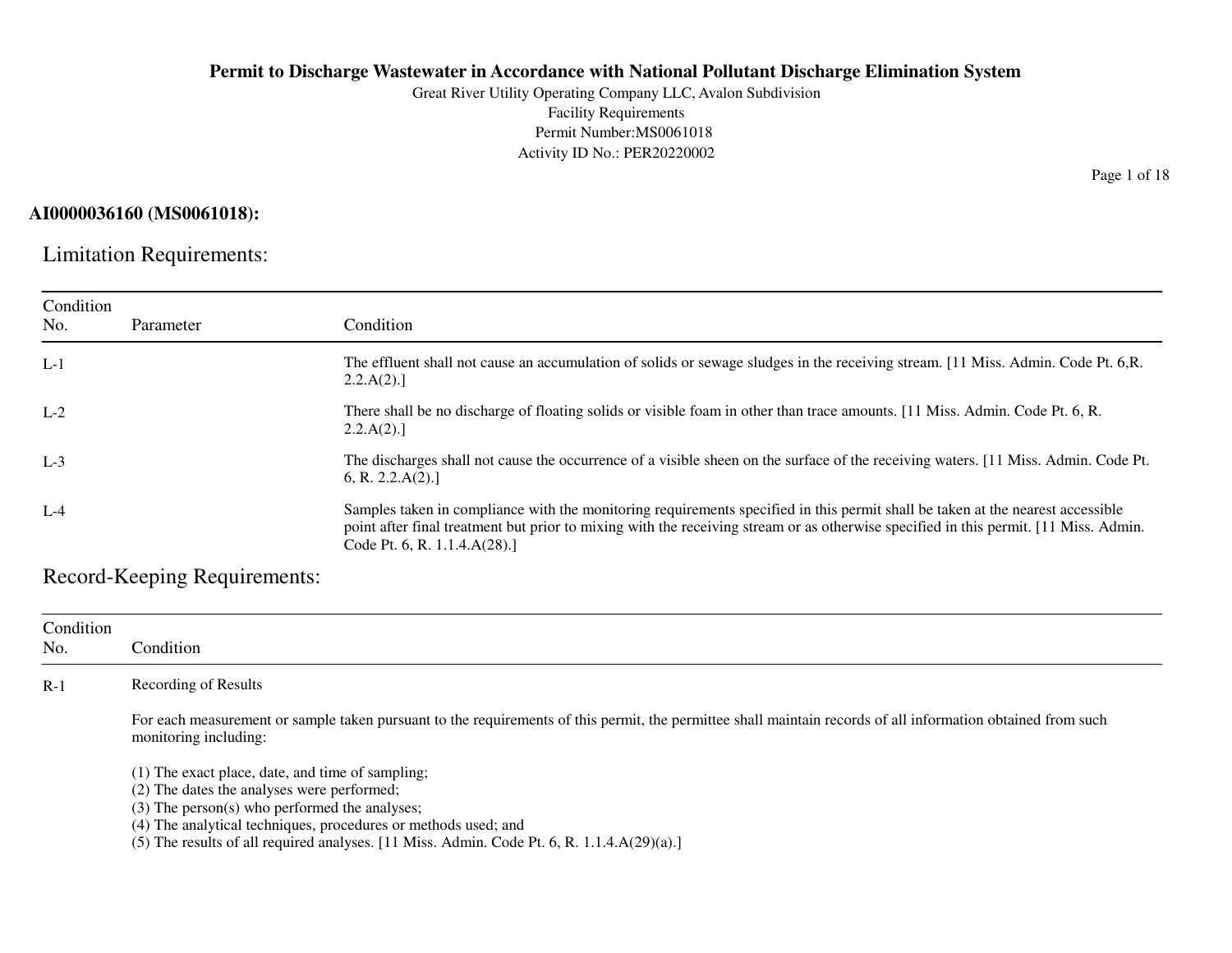Great River Utility Operating Company LLC, Avalon SubdivisionFacility Requirements Permit Number:MS0061018Activity ID No.: PER20220002

### **AI0000036160 (continued):**

Submittal/Action Requirements:

| Condition<br>No. | Condition                                                                                                                                                                                                                                                                                                                                                                                                                                                                                                                                                                                                                                                                                                           |
|------------------|---------------------------------------------------------------------------------------------------------------------------------------------------------------------------------------------------------------------------------------------------------------------------------------------------------------------------------------------------------------------------------------------------------------------------------------------------------------------------------------------------------------------------------------------------------------------------------------------------------------------------------------------------------------------------------------------------------------------|
| $S-1$            | Reporting                                                                                                                                                                                                                                                                                                                                                                                                                                                                                                                                                                                                                                                                                                           |
|                  | Monitoring results obtained during the previous reporting period shall be summarized and reported on a Discharge Monitoring Report (DMR). DMR data must be<br>submitted submitted electronically using the MDEQ NetDMR system NO LATER THAT THE 28TH DAY OF THE MONTH FOLLOWING THE COMPLETED<br>REPORTING PERIOD.                                                                                                                                                                                                                                                                                                                                                                                                  |
|                  | DMRs and all other reports required herein, shall be signed in accordance with 11 Miss. Admin. Code Pt. 6, R. 1.1.4.A(15)(c)(1). of the Mississippi Wastewater<br>Regulations. [11 Miss. Admin. Code Pt. 6, R. 1.1.4.A(15)c(1)., 40 CFR 122.21(1)(4)(i)]                                                                                                                                                                                                                                                                                                                                                                                                                                                            |
| $S-2$            | Noncompliance Notification - Twenty-Four Hour Reporting                                                                                                                                                                                                                                                                                                                                                                                                                                                                                                                                                                                                                                                             |
|                  | (1) The permittee shall report any noncompliance which may endanger health or the environment. Any information shall be provided orally within 24 hours from<br>the time the permittee becomes aware of the circumstances. A written submission shall also be provided within 5 days of the time the permittee becomes aware of<br>the circumstances. The written submission shall contain a description of the noncompliance and its cause; the period of noncompliance, including exact dates and<br>times, and if the noncompliance has not been corrected, the anticipated time it is expected to continue; and steps taken or planned to reduce, eliminate, and/or<br>prevent recurrence of the noncompliance. |
|                  | (2) The following shall be included as information which must be reported within 24 hours under this paragraph.<br>(i) Any unanticipated bypass which exceeds any effluent limitation in the permit.<br>(ii) Any upset which exceeds any effluent limitation in the permit.<br>(iii) Violation of a maximum daily discharge limitation for any of the pollutants listed by the Permit Board in the permit to be reported within 24 hours.<br>(iv) The Executive Director may waive the written report on a case-by-case basis for reports under paragraph (1) of this section if the oral report has been received<br>within 24 hours.                                                                              |
|                  | The Executive Director may waive the written report on a case-by-case basis for reports under paragraph (1) of this section if the oral report has been received<br>within 24 hours.                                                                                                                                                                                                                                                                                                                                                                                                                                                                                                                                |
|                  | All reports required by this condition which are submitted after December 20, 2025, shall be submitted by the permittee electronically as instructed by MDEQ. [11]<br>Miss. Admin. Code Pt. 6, R. 1.1.4.A(29)(e)., 40 CFR 122.41.(1)(6)]                                                                                                                                                                                                                                                                                                                                                                                                                                                                            |

Page 2 of 18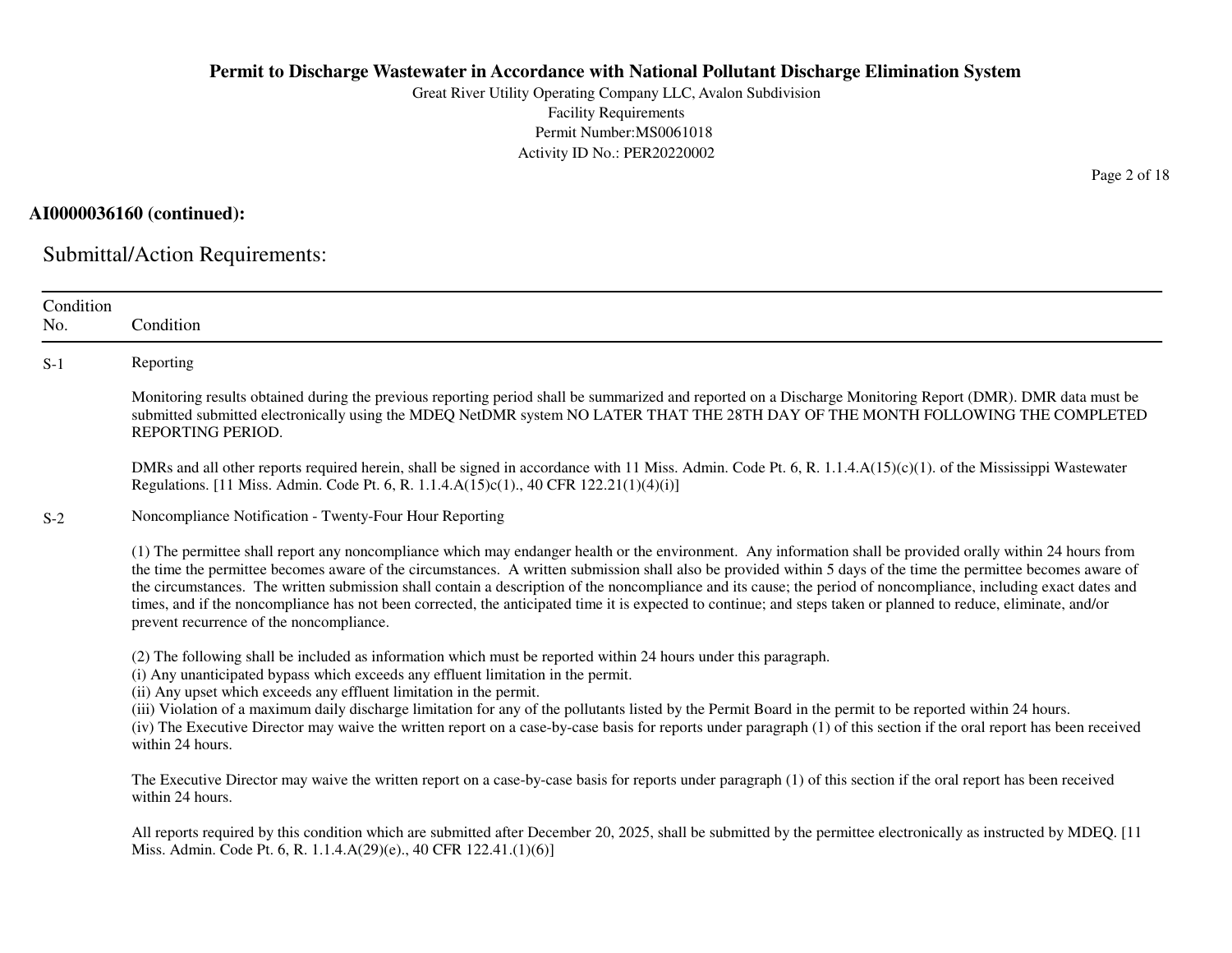Great River Utility Operating Company LLC, Avalon SubdivisionFacility Requirements Permit Number:MS0061018Activity ID No.: PER20220002

### **AI0000036160 (continued):**

Submittal/Action Requirements:

| Condition<br>No. | Condition                                                                                                                                                                                                                                                                                                                                                                                                                               |
|------------------|-----------------------------------------------------------------------------------------------------------------------------------------------------------------------------------------------------------------------------------------------------------------------------------------------------------------------------------------------------------------------------------------------------------------------------------------|
| $S-3$            | Noncompliance Notification - Other Noncompliance                                                                                                                                                                                                                                                                                                                                                                                        |
|                  | The permittee shall report all instances of noncompliance not reported under the twenty-four hour reporting requirements, at the time monitoring reports are<br>submitted or within 30 days from the end of the month in which the noncompliance occurs. The reports shall contain the same information as is required under the<br>twenty-four hour reporting requirements contained in this permit.                                   |
|                  | All reports required by this condition which are submitted after December 20, 2025, shall be submitted by the permittee electronically as instructed by MDEQ. [11]<br>Miss. Admin. Code Pt. 6, R. 1.1.4.A(29)(f)., 40 CFR 122.41.(1)(7)]                                                                                                                                                                                                |
| $S-4$            | Noncompliance Notification - Other Information                                                                                                                                                                                                                                                                                                                                                                                          |
|                  | Where the permittee becomes aware that it failed to submit any relevant facts in a permit application, or submitted incorrect information in a permit application or in<br>any report to the Permit Board, it shall promptly submit such facts or information. [11 Miss. Admin. Code Pt. 6, R. 1.1.4.A(29)(g).]                                                                                                                         |
| $S-5$            | <b>Bypassing -Notice</b>                                                                                                                                                                                                                                                                                                                                                                                                                |
|                  | Anticipated bypass-<br>If the permittee knows in advance of the need for a bypass, it shall submit prior notice, if possible at least ten days before the date of the bypass.                                                                                                                                                                                                                                                           |
|                  | Unanticipated bypass-<br>The permittee shall submit notice of an unanticipated bypass as required by the twenty-four hour reporting requirements set forth in this permit.                                                                                                                                                                                                                                                              |
|                  | All reports required by this condition which are submitted after December 20, 2025, shall be submitted by the permittee electronically as instructed by MDEQ. [40]<br>CFR $122.41(m)(3)(i, ii)$ ]                                                                                                                                                                                                                                       |
| $S-6$            | <b>Expiration of Permit</b>                                                                                                                                                                                                                                                                                                                                                                                                             |
|                  | At least 180 days prior to the expiration date of this permit pursuant to the State law and regulation, the permittee who wishes to continue to operate under this<br>permit shall submit an application to the Permit Board for reissuance. The Permit Board may grant permission to submit an application later than this, but no later<br>than the expiration date of the permit. $[11$ Miss. Admin. Code Pt. 6, R. 1.1.5. $B(1)$ .] |

Page 3 of 18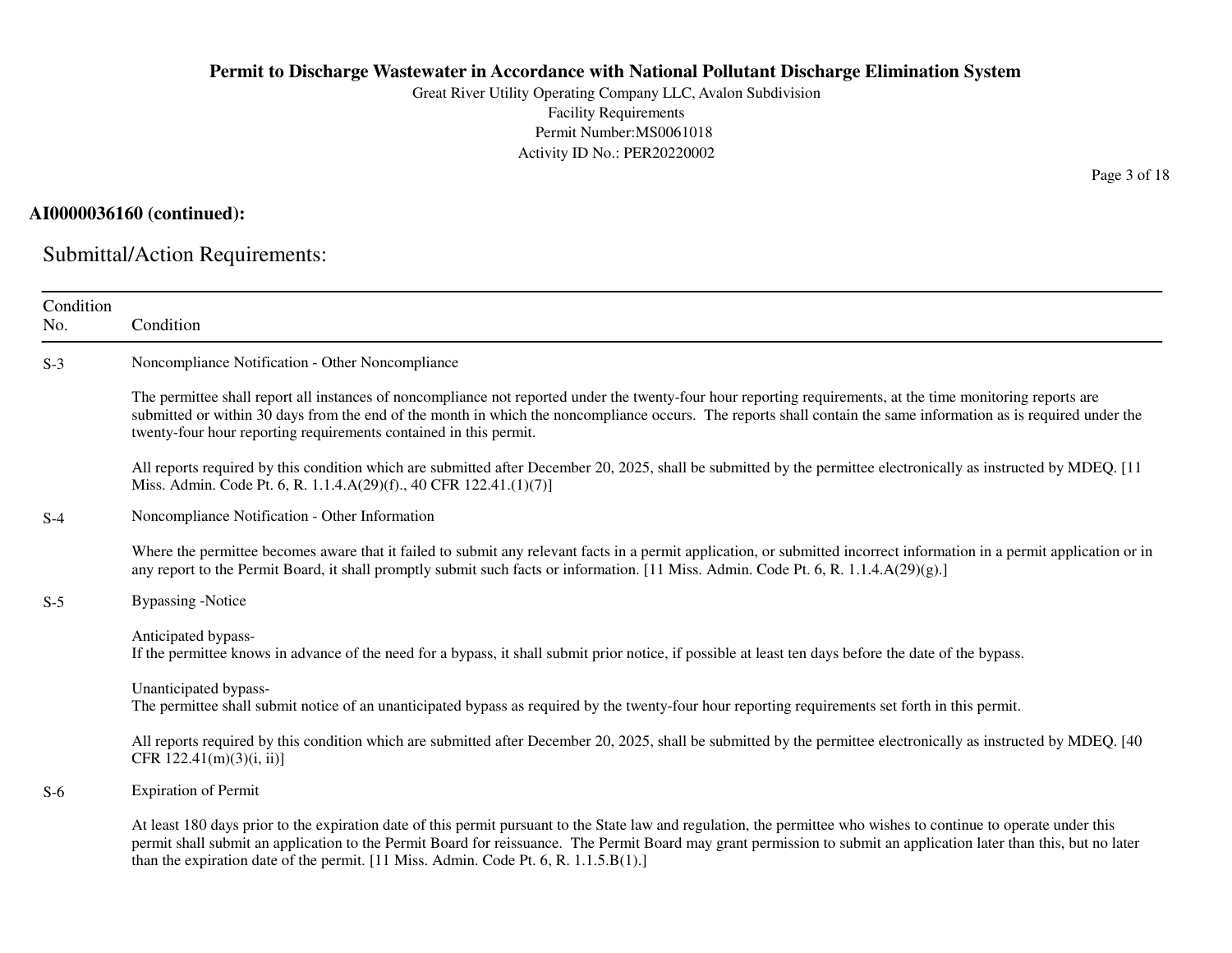Great River Utility Operating Company LLC, Avalon SubdivisionFacility Requirements Permit Number:MS0061018Activity ID No.: PER20220002

### **AI0000036160 (continued):**

Narrative Requirements: **Definitions:**

| Condition<br>No. | Condition                                                                                                                                                                                                                                                                                                                                                                                                                                                                                                                                                                                   |
|------------------|---------------------------------------------------------------------------------------------------------------------------------------------------------------------------------------------------------------------------------------------------------------------------------------------------------------------------------------------------------------------------------------------------------------------------------------------------------------------------------------------------------------------------------------------------------------------------------------------|
| $T-1$            | <b>Definitions: General</b>                                                                                                                                                                                                                                                                                                                                                                                                                                                                                                                                                                 |
|                  | The permittee shall refer to 11 Miss. Admin. Code Pt. 6, R. 1.1.1.A for definitions of any permit term not specified in this permit. [11 Miss. Admin. Code Pt. 6, R.<br>1.1.1.A.]                                                                                                                                                                                                                                                                                                                                                                                                           |
| $T-2$            | Definitions: Monthly Average                                                                                                                                                                                                                                                                                                                                                                                                                                                                                                                                                                |
|                  | "Monthly Average" means the average of "daily discharges" over a calendar month, calculated as the sum of all "daily discharges" measured during a calendar<br>month divided by the number of "daily discharges" measured during the month. The monthly average for E coli bacteria is the geometric mean of "daily discharges"<br>measured during the calendar month. In computing the geometric mean for E coli bacteria, the value one (1) shall be substituted for sample results of zero. [11]<br>Miss. Admin. Code Pt. 6, R. 1.1.1.A(44).]                                            |
| $T-3$            | Definitions: Daily Discharge                                                                                                                                                                                                                                                                                                                                                                                                                                                                                                                                                                |
|                  | "Daily discharge" means the "discharge of a pollutant" measured during a calendar day or any 24-hour period that reasonably represents the calendar day for<br>purposes of sampling. For pollutants with limitations expressed in units of mass, the "daily discharge" is calculated as the total mass of the pollutant discharged<br>over the day. For pollutants with limitations expressed in other units of measurements, the "daily average" is calculated as the average measurement of the discharge<br>of the pollutant over the day. [11 Miss. Admin. Code Pt. 6, R. 1.1.1.A(15).] |
| $T-4$            | Definitions: Daily Maximum                                                                                                                                                                                                                                                                                                                                                                                                                                                                                                                                                                  |
|                  | "Daily maximum" means the highest "daily discharge" over a calendar month. [11 Miss. Admin. Code Pt. 6, R. 1.1.1.A(16).]                                                                                                                                                                                                                                                                                                                                                                                                                                                                    |
| $T-5$            | <b>Definitions: Toxic Pollutants</b>                                                                                                                                                                                                                                                                                                                                                                                                                                                                                                                                                        |
|                  | "Toxic pollutants" means any pollutant listed as toxic under Section $307(a)(1)$ or, in the case of "sludge use or disposal practices", any pollutant identified in<br>regulations implementing Section 405(d) of the Clean Water Act. [11 Miss. Admin. Code Pt. 6, R. 1.1.1.A(71).]                                                                                                                                                                                                                                                                                                        |
| $T-6$            | <b>Definitions: Hazardous Substances</b>                                                                                                                                                                                                                                                                                                                                                                                                                                                                                                                                                    |
|                  | "Hazardous substances" are defined in 40 CFR 116.4. [40 CFR 116.4]                                                                                                                                                                                                                                                                                                                                                                                                                                                                                                                          |

Page 4 of 18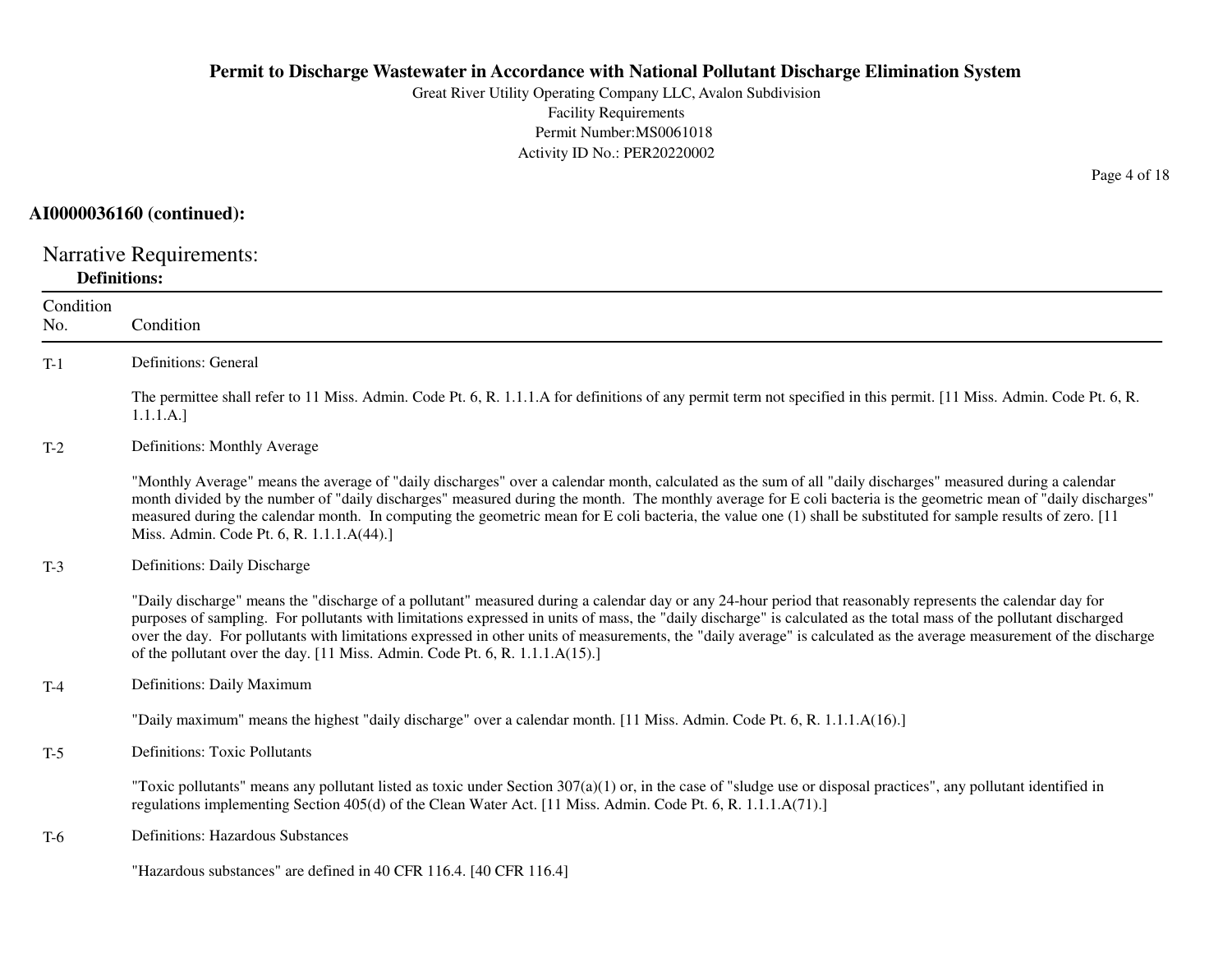Great River Utility Operating Company LLC, Avalon SubdivisionFacility Requirements Permit Number:MS0061018Activity ID No.: PER20220002

#### **AI0000036160 (continued):**

Narrative Requirements:**Definitions:**

ConditionNo. ConditionT-7 Definitions: Weekly Average "Weekly average" means the average of "daily discharges" over a calendar week, calculated as the sum of all "daily discharges" measured during a calendar weekdivided by the number of "daily discharges" measured during that week. The weekly average for E coli bacteria is the geometric mean of all "daily discharges" measured in a calendar week. In computing the geometric mean for E coli bacteria, one (1) shall be substituted for sample results of zero. For self-monitoringpurposes, the value to be reported is the single highest weekly average computed during a calendar month. [11 Miss. Admin. Code Pt. 6, R. 1.1.1.A(86).]T-8 Definitions: Quarterly Average "Quarterly Average" means the average of "daily discharges" over a three month period, calculated as the sum of all "daily discharges" measured during the quarterdivided by the number of "daily discharges" measured during the quarter. The quarterly average for E coli bacteria is the geometric mean of "daily discharges"measured during the quarter. In computing the geometric mean for E coli bacteria, the value one (1) shall be substituted for sample results of zero. [11 Miss.Admin. Code Pt. 6, R. 1.1.1.A(61).]T-9 Definitions: Quarterly Maximum"Quarterly Maximum" means the highest "daily discharge" measured over a three-month period. [11 Miss. Admin. Code Pt. 6, R.1.1.1.A(62).]T-10 Definitions: Maximum Monthly Average Maximum Monthly Average means the highest "monthly average" over a monitoring period. [40 CFR 122]T-11 Definitions: Yearly Average "Yearly Average" means the average of "daily discharges" over a calendar year, calculated as the sum of all "daily discharges" measured during the calendar year divided by the number of "daily discharges" measured during the calendar year. The yearly average for E coli bacteria is the geometric mean of "daily discharges"during the calendar year. In computing the geometric mean for E coli bacteria, the value one (1) shall be substituted for sample results of zero. [11 Miss. Admin. Code Pt. 6, R.1.1.1.A(87).]

Page 5 of 18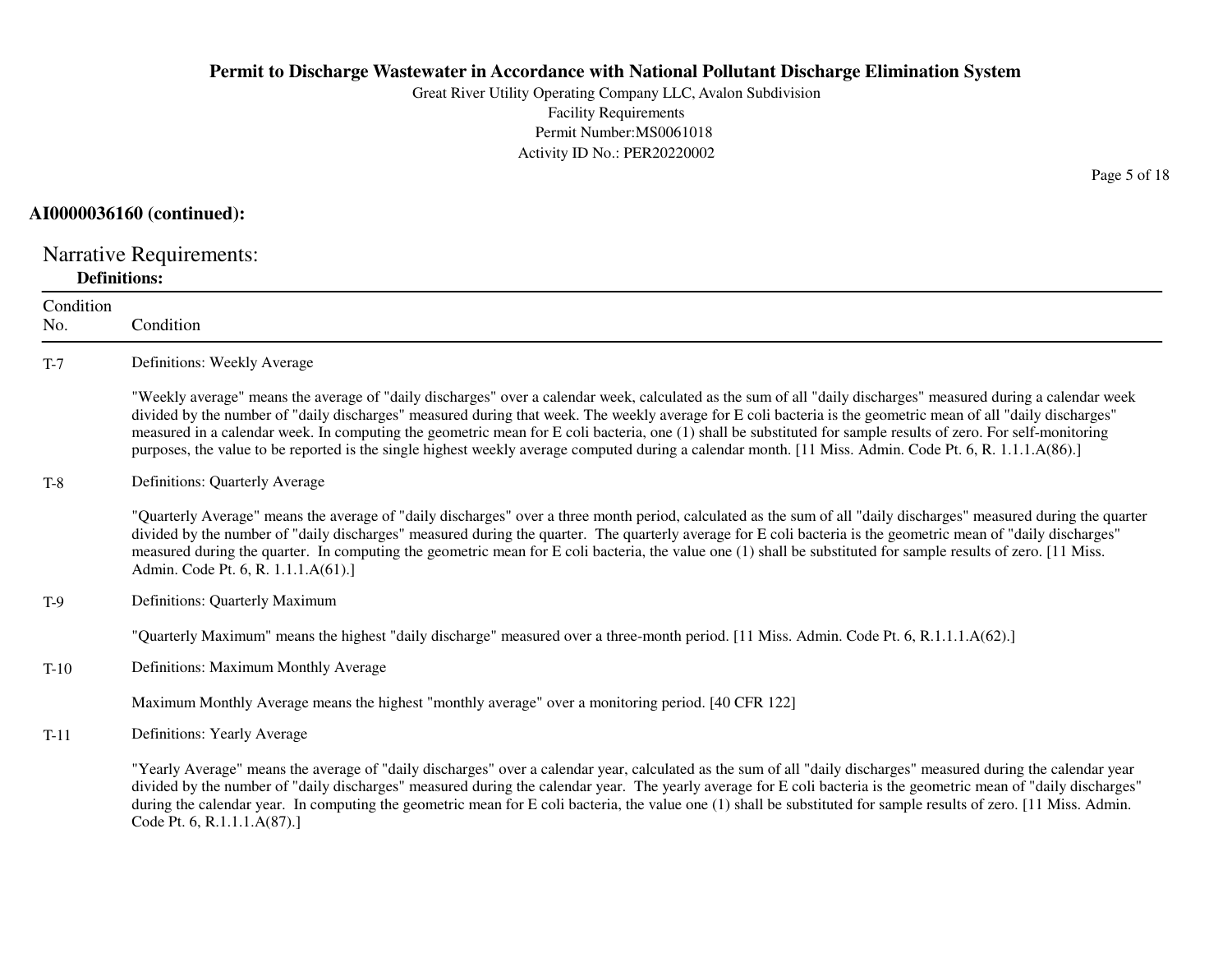Great River Utility Operating Company LLC, Avalon SubdivisionFacility Requirements Permit Number:MS0061018Activity ID No.: PER20220002

### **AI0000036160 (continued):**

Narrative Requirements: **Definitions:**

| Condition<br>No. | Condition                                                                                                                                                                                                                                                                                                                                                                                                                                                                                                                                                                                                                                                                                                                                                                                                                                                                                                                                                                                                                                                                                                                                                                                            |
|------------------|------------------------------------------------------------------------------------------------------------------------------------------------------------------------------------------------------------------------------------------------------------------------------------------------------------------------------------------------------------------------------------------------------------------------------------------------------------------------------------------------------------------------------------------------------------------------------------------------------------------------------------------------------------------------------------------------------------------------------------------------------------------------------------------------------------------------------------------------------------------------------------------------------------------------------------------------------------------------------------------------------------------------------------------------------------------------------------------------------------------------------------------------------------------------------------------------------|
| $T-12$           | Definitions: Yearly Maximum                                                                                                                                                                                                                                                                                                                                                                                                                                                                                                                                                                                                                                                                                                                                                                                                                                                                                                                                                                                                                                                                                                                                                                          |
|                  | "Yearly Maximum" means the highest "daily discharge" measured over a calendar year. [11 Miss. Admin. Code Pt. 6, R. 1.1.1.A(88).]                                                                                                                                                                                                                                                                                                                                                                                                                                                                                                                                                                                                                                                                                                                                                                                                                                                                                                                                                                                                                                                                    |
| $T-13$           | Definitions:"Submitted" means the document is postmarked on or before the applicable deadline, except as otherwise specified. [11 Miss. Admin. Code Pt. 6,<br>R. 1.1.1.A(67).                                                                                                                                                                                                                                                                                                                                                                                                                                                                                                                                                                                                                                                                                                                                                                                                                                                                                                                                                                                                                        |
| Condition<br>No. | Condition                                                                                                                                                                                                                                                                                                                                                                                                                                                                                                                                                                                                                                                                                                                                                                                                                                                                                                                                                                                                                                                                                                                                                                                            |
| $T-14$           | "The permittee shall achieve compliance with the effluent limitations specified for discharge in accordance with the following schedule: Effluent limits have been<br>developed such that the waste treatment system should protect water quality. However, this permit is subject to modifications if future evidence, monitoring results,<br>or nuisance conditions indicate that a higher degree of treatment is required to maintain water quality. The discharge from this facility shall cease and connection<br>made to a regional sewer system when the sewer system is available in the area. At that time the discharge from the system shall be terminated. In accordance with<br>the Municipal and Domestic Water and Wastewater System Operator's Certification Act of 1986, this treatment facility must be operated by persons who are<br>certified as qualified to operate the facility. The Office of Pollution Control must concur with plans and specifications for the installation or modification of the<br>wastewater treatment facility and sewer collection system, if applicable, prior to the commencement of construction. [11 Miss. Admin. Code Pt. 6, R. 1.1.4.A(9).]" |
| $T-15$           | Within 14 days after either an interim or final date of compliance specified by this permit, the permittee shall provide the Permit Board with written notice of his<br>compliance or noncompliance with the requirements or conditions specified to be completed by that date. [11 Miss. Admin. Code Pt. 6, R. 1.1.4.A(10).]                                                                                                                                                                                                                                                                                                                                                                                                                                                                                                                                                                                                                                                                                                                                                                                                                                                                        |
| $T-16$           | <b>Representative Sampling</b>                                                                                                                                                                                                                                                                                                                                                                                                                                                                                                                                                                                                                                                                                                                                                                                                                                                                                                                                                                                                                                                                                                                                                                       |
|                  | Samples and measurements taken as required herein shall be representative of the volume and nature of the monitored wastewater. [11 Miss. Admin. Code Pt. 6, R.<br>1.1.4.A(28)(e).                                                                                                                                                                                                                                                                                                                                                                                                                                                                                                                                                                                                                                                                                                                                                                                                                                                                                                                                                                                                                   |

Page 6 of 18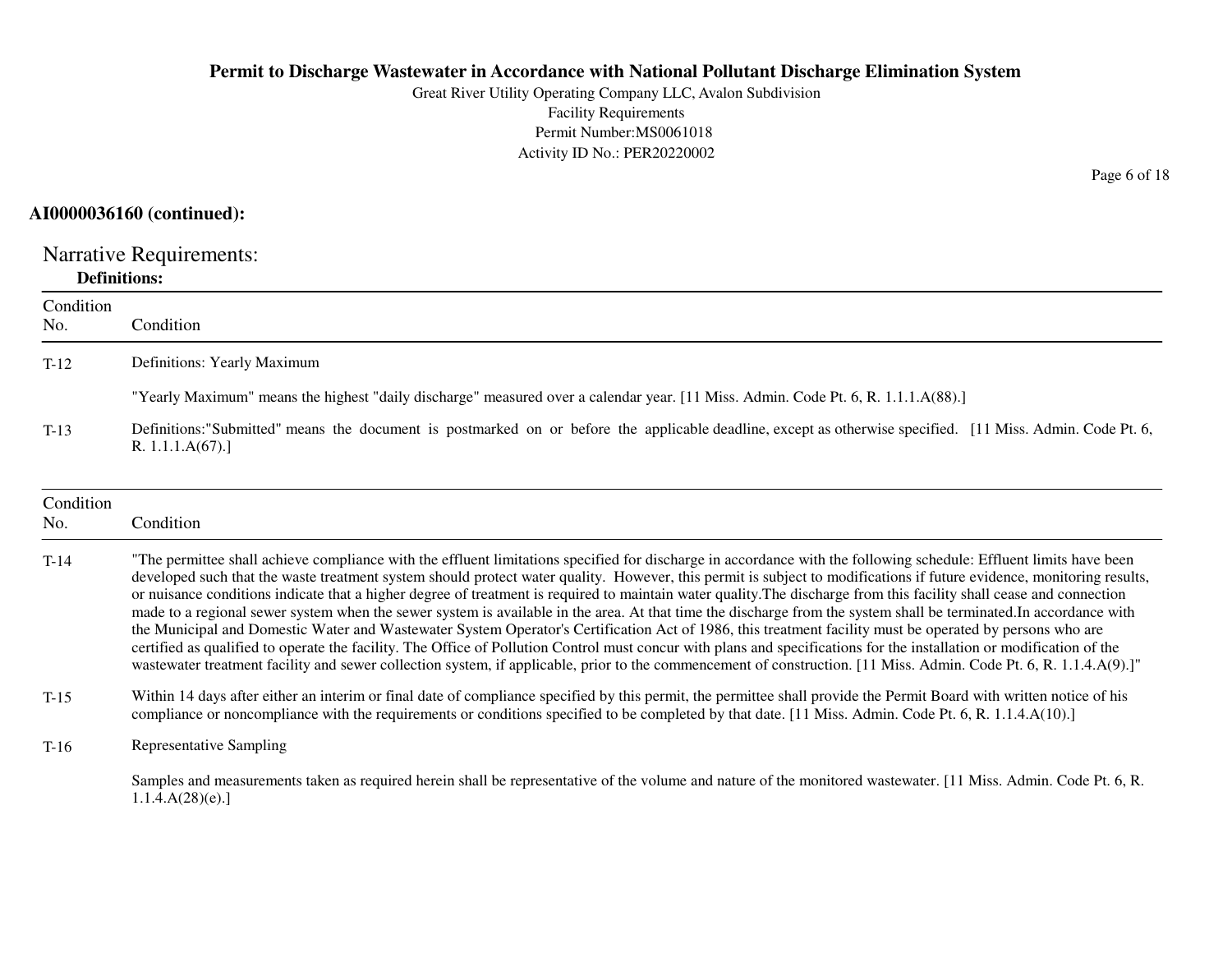Great River Utility Operating Company LLC, Avalon SubdivisionFacility Requirements Permit Number:MS0061018Activity ID No.: PER20220002

**AI0000036160 (continued):**

Narrative Requirements:

| Condition<br>No. | Condition                                                                                                                                                                                                                                                                                                                                                                                                                                                                                                                                                                                                                                                                                                                                                                                                                                                                                                                                                                         |
|------------------|-----------------------------------------------------------------------------------------------------------------------------------------------------------------------------------------------------------------------------------------------------------------------------------------------------------------------------------------------------------------------------------------------------------------------------------------------------------------------------------------------------------------------------------------------------------------------------------------------------------------------------------------------------------------------------------------------------------------------------------------------------------------------------------------------------------------------------------------------------------------------------------------------------------------------------------------------------------------------------------|
| $T-17$           | Reporting                                                                                                                                                                                                                                                                                                                                                                                                                                                                                                                                                                                                                                                                                                                                                                                                                                                                                                                                                                         |
|                  | If the results for a given sample analysis are such that any parameter (other than E coli) is not detected at or above the minimum level for the test method used, a<br>value of zero will be used for that sample in calculating an arithmetic mean value for the parameter. If the resulting calculated arithmetic mean value for that<br>reporting period is zero, the permittee shall report "NODI = $B$ " on the DMR. For E coli, a value of 1.0 shall be used in calculating the geometric mean. If the<br>resulting E coli mean value is 1.0, the permittee shall report "NODI = B" on the DMR. For each quantitative sample value that is not detectable, the test method<br>used and the minimum level for that method for that parameter shall be attached to and submitted with the DMR. The permittee shall then be considered in<br>compliance with the appropriate effluent limitation and/or reporting requirement. [11 Miss. Admin. Code Pt. 6, Ch. 1, Subch. 2.] |
| $T-18$           | Reporting                                                                                                                                                                                                                                                                                                                                                                                                                                                                                                                                                                                                                                                                                                                                                                                                                                                                                                                                                                         |
|                  | If the permittee monitors any pollutant as prescribed in the permit more frequently than required by the permit using test procedures approved under 40 CFR Part<br>136 or, in the case of sludge use or disposal, approved under 40 CFR Part 136 unless otherwise specified in 40 CFR Part 503, or as specified in the permit, the<br>results of this monitoring shall be included in the calculation and reporting of the data submitted in the DMR or sludge reporting form specified by the Permit<br>Board. [11 Miss. Admin. Code Pt. 6, R. 1.1.4.A(15)(c)(2).]                                                                                                                                                                                                                                                                                                                                                                                                              |
| $T-19$           | Reporting                                                                                                                                                                                                                                                                                                                                                                                                                                                                                                                                                                                                                                                                                                                                                                                                                                                                                                                                                                         |
|                  | Calculations for all limitations which require averaging of measurements shall utilize an arithmetic mean unless otherwise specified by the Permit Board in the<br>permit. [11 Miss. Admin. Code Pt. 6, R. 1.1.4.A(15)(c)(3).]                                                                                                                                                                                                                                                                                                                                                                                                                                                                                                                                                                                                                                                                                                                                                    |
| $T-20$           | <b>Test Procedures</b>                                                                                                                                                                                                                                                                                                                                                                                                                                                                                                                                                                                                                                                                                                                                                                                                                                                                                                                                                            |
|                  | Test procedures for the analysis of pollutants shall include those set forth in 40 CFR 136 or alternative procedures approved and/or promulgated by EPA. [11 Miss.]<br>Admin. Code Pt. 6, R. 1.1.4.A(30).]                                                                                                                                                                                                                                                                                                                                                                                                                                                                                                                                                                                                                                                                                                                                                                        |
| $T-21$           | <b>Records Retention</b>                                                                                                                                                                                                                                                                                                                                                                                                                                                                                                                                                                                                                                                                                                                                                                                                                                                                                                                                                          |
|                  | All records and results of monitoring activities required by this permit, including calibration and maintenance records, shall be retained by the permittee for a<br>minimum of three (3) years, unless otherwise required or extended by the Permit Board, copies of which shall be furnished to the Department upon request. [11]<br>Miss. Admin. Code Pt. 6, R. 1.1.4.A(29)(a).]                                                                                                                                                                                                                                                                                                                                                                                                                                                                                                                                                                                               |

Page 7 of 18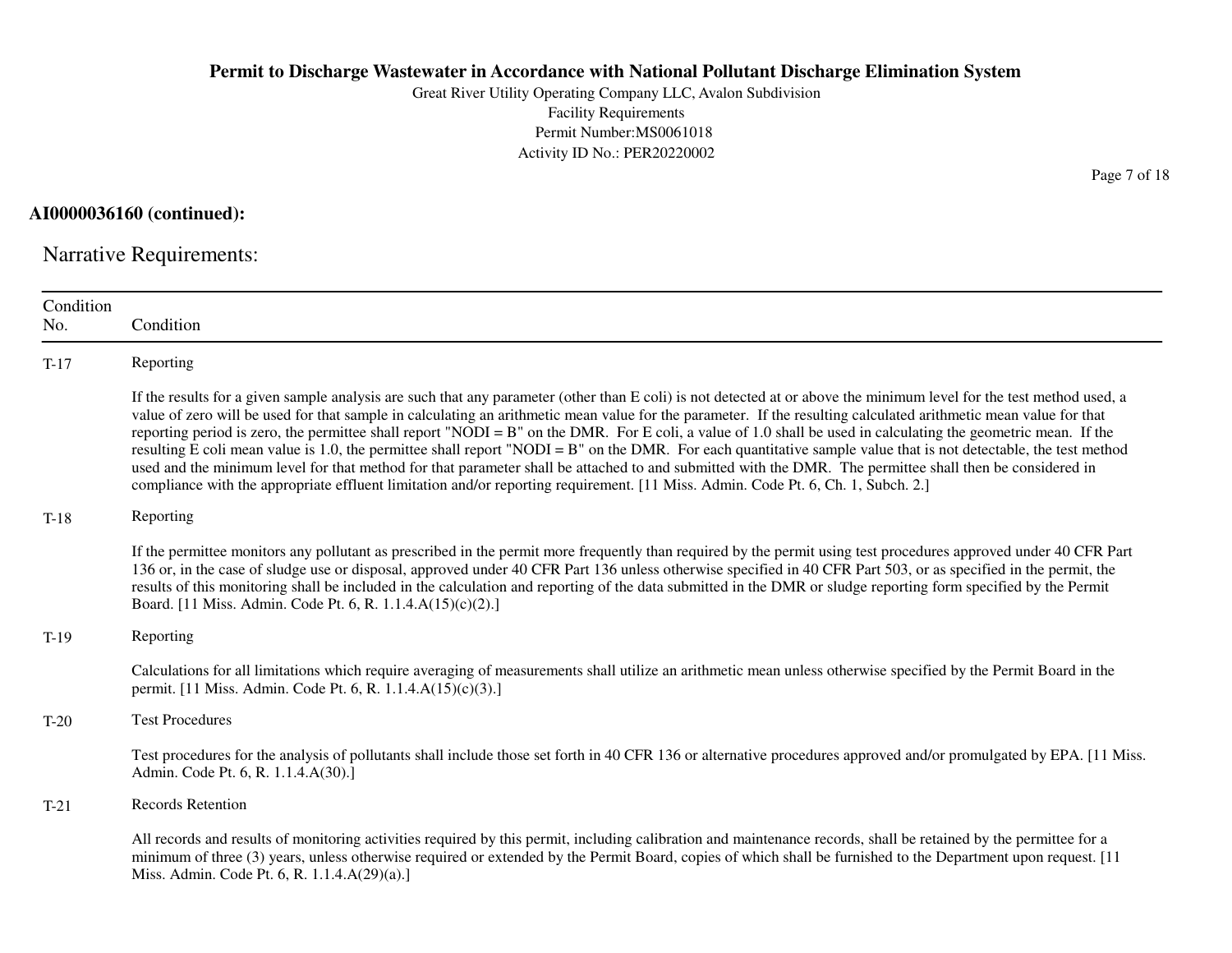Great River Utility Operating Company LLC, Avalon SubdivisionFacility Requirements Permit Number:MS0061018Activity ID No.: PER20220002

**AI0000036160 (continued):**

Narrative Requirements:

| Condition<br>No. | Condition                                                                                                                                                                                                                                                                                                                                                                                                                                                                                                                                                                                                                                                                                                                                                                                                                                                                                                                |
|------------------|--------------------------------------------------------------------------------------------------------------------------------------------------------------------------------------------------------------------------------------------------------------------------------------------------------------------------------------------------------------------------------------------------------------------------------------------------------------------------------------------------------------------------------------------------------------------------------------------------------------------------------------------------------------------------------------------------------------------------------------------------------------------------------------------------------------------------------------------------------------------------------------------------------------------------|
| $T-22$           | <b>Falsifying Reports</b>                                                                                                                                                                                                                                                                                                                                                                                                                                                                                                                                                                                                                                                                                                                                                                                                                                                                                                |
|                  | Any permittee who falsifies, tampers with, or knowingly renders inaccurate any monitoring device or method required by the Permit Board to be maintained as a<br>condition in a permit, or who alters or falsifies the results obtained by such devices or methods and/or any written report required by or in response to a permit<br>condition, shall be deemed to have violated a permit condition and shall be subject to the penalties provided for a violation of a permit condition pursuant to Section<br>49-17-43 of the Code. [11 Miss. Admin. Code Pt. 6, R. 1.1.4.A(29)(d).]                                                                                                                                                                                                                                                                                                                                 |
| $T-23$           | Duty to Comply                                                                                                                                                                                                                                                                                                                                                                                                                                                                                                                                                                                                                                                                                                                                                                                                                                                                                                           |
|                  | The permittee must comply with all conditions of this permit. Any permit noncompliance constitutes a violation of the Clean Water Act and is grounds for<br>enforcement action; for permit termination, revocation and reissuance, or modification; or denial of a permit renewal application. [11 Miss. Admin. Code Pt. 6, R.<br>1.1.4.A(2).                                                                                                                                                                                                                                                                                                                                                                                                                                                                                                                                                                            |
| $T-24$           | Proper Operation, Maintenance and Replacement                                                                                                                                                                                                                                                                                                                                                                                                                                                                                                                                                                                                                                                                                                                                                                                                                                                                            |
|                  | The permittee shall at all times properly operate, maintain, and when necessary, promptly replace all facilities and systems of collection, treatment and control (and<br>related appurtenances) which are installed or used by the permittee to achieve compliance with the conditions of this permit. Proper operation and maintenance<br>includes adequate laboratory controls and appropriate quality assurance procedures. Proper replacement includes maintaining an adequate inventory of replacement<br>equipment and parts for prompt replacement when necessary to maintain continuous collection and treatment of wastewater. This provision requires the operation<br>of back-up or auxiliary facilities or similar systems that are installed by a permittee only when the operation is necessary to achieve compliance with the conditions<br>of the permit. [11 Miss. Admin. Code Pt. 6, R. 1.1.4.A(18).] |
| $T-25$           | Duty to Mitigate                                                                                                                                                                                                                                                                                                                                                                                                                                                                                                                                                                                                                                                                                                                                                                                                                                                                                                         |
|                  | The permittee shall take all reasonable steps to minimize or prevent any discharge or sludge use or disposal in violation of the permit that has a reasonable<br>likelihood of adversely affecting human health or the environment. [11 Miss. Admin. Code Pt. 6, R. 1.1.4.A(19).)]                                                                                                                                                                                                                                                                                                                                                                                                                                                                                                                                                                                                                                       |
| $T-26$           | <b>Bypassing</b>                                                                                                                                                                                                                                                                                                                                                                                                                                                                                                                                                                                                                                                                                                                                                                                                                                                                                                         |
|                  | The permittee shall comply with the terms and conditions regarding bypass found in 40 CFR $122.41(m)$ . [40 CFR $122.41(m)$ ]                                                                                                                                                                                                                                                                                                                                                                                                                                                                                                                                                                                                                                                                                                                                                                                            |

Page 8 of 18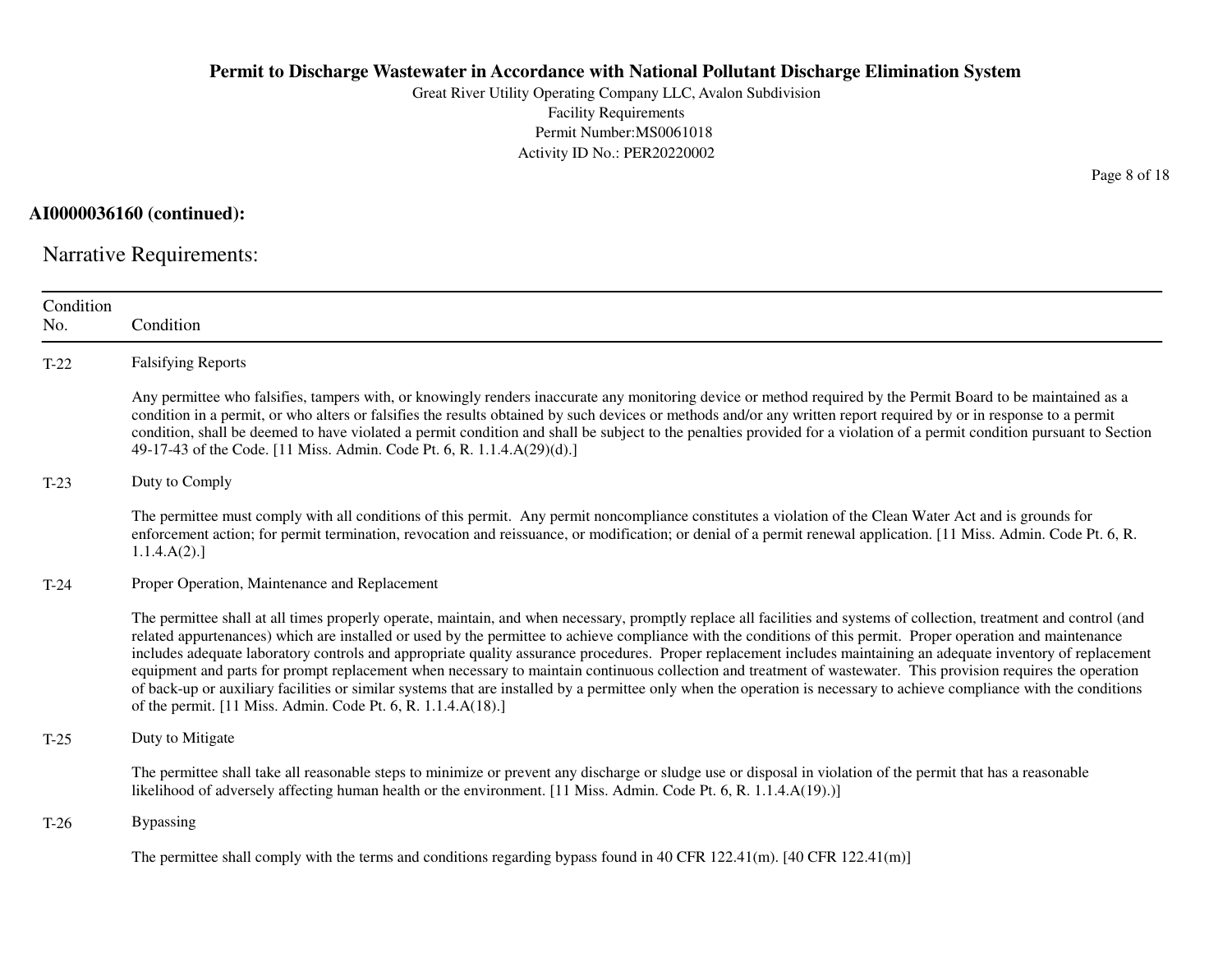Great River Utility Operating Company LLC, Avalon SubdivisionFacility Requirements Permit Number:MS0061018Activity ID No.: PER20220002

### **AI0000036160 (continued):**

Narrative Requirements:

| Condition<br>No. | Condition                                                                                                                                                                                                                                                                                                                                                                                                                                                                                                                                                                                                                                                                                                                                                                                                          |
|------------------|--------------------------------------------------------------------------------------------------------------------------------------------------------------------------------------------------------------------------------------------------------------------------------------------------------------------------------------------------------------------------------------------------------------------------------------------------------------------------------------------------------------------------------------------------------------------------------------------------------------------------------------------------------------------------------------------------------------------------------------------------------------------------------------------------------------------|
| $T-27$           | <b>Bypassing - Definitions</b>                                                                                                                                                                                                                                                                                                                                                                                                                                                                                                                                                                                                                                                                                                                                                                                     |
|                  | "Bypass" means the intentional diversion of waste streams from any portion of a treatment facility.                                                                                                                                                                                                                                                                                                                                                                                                                                                                                                                                                                                                                                                                                                                |
|                  | "Severe property damage" means substantial physical damage to property, damage to the treatment facilities which causes them to become inoperable, or substantial<br>and permanent loss of natural resources which can reasonably be expected to occur in the absence of a bypass. Severe property damage does not mean economic<br>loss caused by delays in production. [40 CFR 122.41(m)]                                                                                                                                                                                                                                                                                                                                                                                                                        |
| $T-28$           | Bypassing - Bypass not exceeding limitations                                                                                                                                                                                                                                                                                                                                                                                                                                                                                                                                                                                                                                                                                                                                                                       |
|                  | The permittee may allow any bypass to occur which does not cause effluent limitations to be exceeded, but only if it also is for essential maintenance to assure<br>efficient operation. These bypasses are not subject to the notice and prohibition provisions of the bypass requirements in this permit. $[40 \text{ CFR } 122.41 \text{ (m)}]$                                                                                                                                                                                                                                                                                                                                                                                                                                                                 |
| $T-29$           | <b>Bypassing-Prohibition of Bypass</b>                                                                                                                                                                                                                                                                                                                                                                                                                                                                                                                                                                                                                                                                                                                                                                             |
|                  | (1) Bypass is prohibited, and the Commission may take enforcement action against a permittee unless:<br>(i) Bypass was unavoidable to prevent loss of life, personal injury, or sever property damage.<br>(ii) There was no feasible alternatives to the bypass, such as the use of auxiliary treatment facilities, retention of untreated wastes, or maintenance during normal<br>periods of equipment downtime. This condition is not satisfied if adequate back-up equipment should have been installed in the exercise of reasonable engineering<br>judgement to prevent a bypass which occurred during normal periods of equipment downtime or preventative maintenance; and<br>(iii) The permittee submitted notices as required under the Twenty-Four Hour reporting requirements set forth in this permit. |
|                  | (2) The Commission may approve an anticipated bypass, after considering its adverse affects, if the Commission determines that it will meet the three conditions<br>listed above in paragraph $(1)$ of this permit condition. [40 CFR 122.41(m)]                                                                                                                                                                                                                                                                                                                                                                                                                                                                                                                                                                   |
| $T-30$           | Upsets                                                                                                                                                                                                                                                                                                                                                                                                                                                                                                                                                                                                                                                                                                                                                                                                             |
|                  | The permittee shall meet the conditions of 40 CFR 122.41(n) regarding "Upsets" and as in the upset requirements of this permit. [11 Miss. Admin. Code Pt. 6, R.<br>1.1.4.A(27).                                                                                                                                                                                                                                                                                                                                                                                                                                                                                                                                                                                                                                    |

Page 9 of 18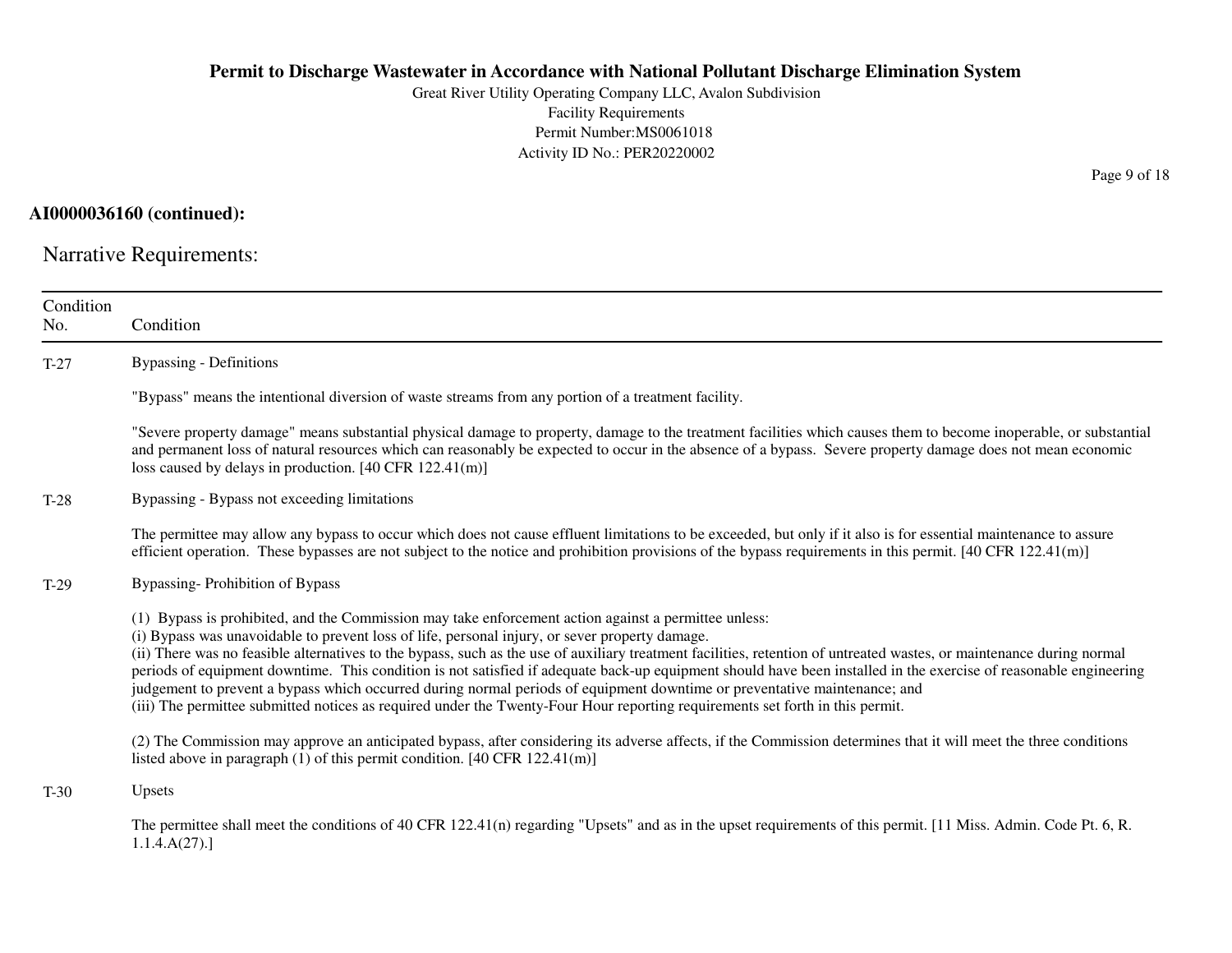Great River Utility Operating Company LLC, Avalon SubdivisionFacility Requirements Permit Number:MS0061018Activity ID No.: PER20220002

### **AI0000036160 (continued):**

Narrative Requirements:

| Condition<br>No. | Condition                                                                                                                                                                                                                                                                                                                                                                                                                                                                                                                |
|------------------|--------------------------------------------------------------------------------------------------------------------------------------------------------------------------------------------------------------------------------------------------------------------------------------------------------------------------------------------------------------------------------------------------------------------------------------------------------------------------------------------------------------------------|
| $T-31$           | <b>Upsets-Definition</b>                                                                                                                                                                                                                                                                                                                                                                                                                                                                                                 |
|                  | "Upset" means an exceptional incident in which there is unintentional and temporary noncompliance with technology based permit effluent limitations because of<br>factors beyond the reasonable control of the permittee. An upset does not include noncompliance to the extent caused by operational error, improperly designed<br>treatment facilities, inadequate treatment facilities, lack of preventive maintenance, or careless or improper operation. [11 Miss. Admin. Code Pt. 6, R. 1.1.4.A(27).]              |
| $T-32$           | Upsets - Effect of an Upset                                                                                                                                                                                                                                                                                                                                                                                                                                                                                              |
|                  | An upset constitutes an affirmative defense to an action brought for noncompliance with such technology based permit effluent limitations if the "conditions"<br>necessary for demonstration of upset" requirements of this permit are met. Any determination made during administrative review of claims that noncompliance was<br>caused by upset, and before an action for noncompliance, shall not constitute final administrative action subject to judicial review. [11 Miss. Admin. Code Pt. 6,<br>R.1.1.4.A(27). |
| $T-33$           | Upsets - Conditions necessary for demonstration of upset                                                                                                                                                                                                                                                                                                                                                                                                                                                                 |
|                  | A permittee who wishes to establish the affirmative defense of upset shall demonstrate, through properly signed contemporaneous operating logs, or other relevant<br>evidence that:                                                                                                                                                                                                                                                                                                                                      |
|                  | $(1)$ An upset occurred and that the permittee can identify the cause(s) of the upset;<br>(2) The permitted facility was at the time being properly operated;<br>(3) The permittee submitted notice of the upset as required in 40 CFR $122.41(L)(6)(ii)(B)(24$ -hour notice of noncompliance); and<br>(4) The permittee complied with any remedial measures required under 40 CFR 122.41(d) (Duty to Mitigate). [11 Miss. Admin. Code Pt. 6, R.1.1.4.A(27).]                                                            |
| $T-34$           | Upsets - Burden of proof                                                                                                                                                                                                                                                                                                                                                                                                                                                                                                 |
|                  | In any enforcement proceeding the permittee seeking to establish the occurrence of an upset has the burden of proof. [11 Miss. Admin. Code Pt. 6, R. 1.1.4.A(27).]                                                                                                                                                                                                                                                                                                                                                       |

Page 10 of 18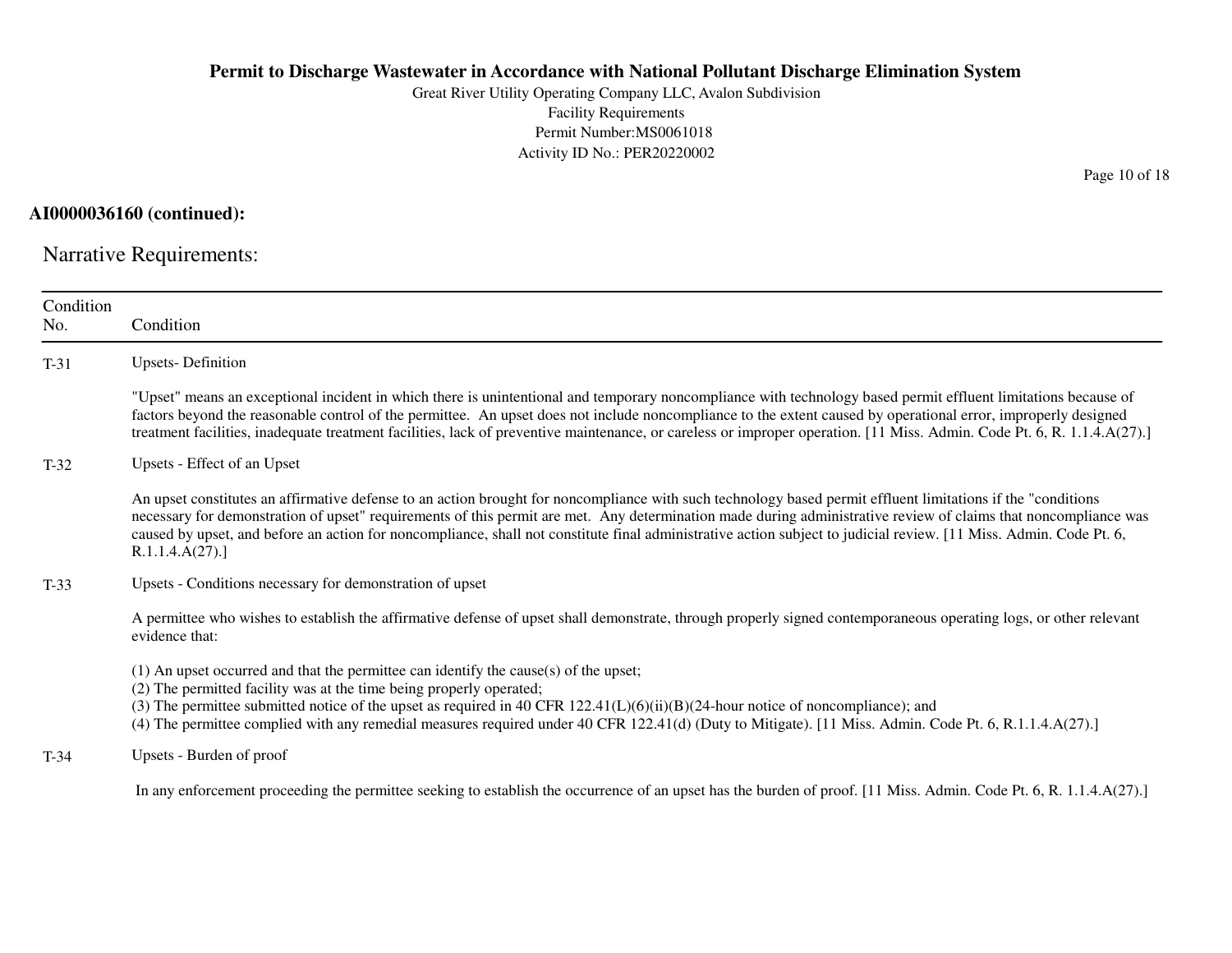Great River Utility Operating Company LLC, Avalon SubdivisionFacility Requirements Permit Number:MS0061018Activity ID No.: PER20220002

**AI0000036160 (continued):**

Narrative Requirements:

| Condition<br>No. | Condition                                                                                                                                                                                                                                                                                                                                                                                                                                                                                                                                                                                                                                  |
|------------------|--------------------------------------------------------------------------------------------------------------------------------------------------------------------------------------------------------------------------------------------------------------------------------------------------------------------------------------------------------------------------------------------------------------------------------------------------------------------------------------------------------------------------------------------------------------------------------------------------------------------------------------------|
| $T-35$           | <b>Removed Substances</b>                                                                                                                                                                                                                                                                                                                                                                                                                                                                                                                                                                                                                  |
|                  | Solids, sludges, filter backwash, or other residuals removed in the course of treatment or control of wastewater shall be disposed of in a manner such as to prevent<br>such materials from entering State waters and in a manner consistent with the Mississippi Solid Waste Disposal Act, the Federal Resource Conservation and<br>Recovery Act, and the Mississippi Water Pollution Control Act. [11 Miss. Admin. Code Pt. 6, R. 1.1.4.A(21).]                                                                                                                                                                                          |
| $T-36$           | <b>Power Failures</b>                                                                                                                                                                                                                                                                                                                                                                                                                                                                                                                                                                                                                      |
|                  | If electric power is required, in order to maintain compliance with the conditions and prohibitions of the permit, the permittee shall either:                                                                                                                                                                                                                                                                                                                                                                                                                                                                                             |
|                  | (1) Provide an alternative power source to operate the wastewater control facilities; or, if such alternative power source is not in existence, and no date for its<br>implementation appears in the permit,<br>(2) Halt, reduce, or otherwise control production and/or all wastewater flows upon reduction, loss, or failure of the primary source of power to the wastewater<br>control facilities. [11 Miss. Admin. Code Pt. 6, R. 1.1.4.A(22).)]                                                                                                                                                                                      |
| $T-37$           | Inspection and Entry                                                                                                                                                                                                                                                                                                                                                                                                                                                                                                                                                                                                                       |
|                  | The permittee shall allow any authorized Commission representative to enter the permittee's premises at any reasonable time, to have access to and copy any<br>applicable records, to inspect process facilities, treatment works, monitoring methods or equipment or to take samples, as authorized by Section 49-17-21 of the<br>Code. In the event of investigation during an emergency response action, a reasonable time shall be any time of the day or night. Follow-up investigations<br>subsequent to the conclusion of the emergency event shall be conducted at reasonable times. [11 Miss. Admin. Code Pt. 6, R. 1.1.4.A(17).] |
| $T-38$           | Transfer of Ownership or Control                                                                                                                                                                                                                                                                                                                                                                                                                                                                                                                                                                                                           |
|                  | This permit is not transferable to any person without proper modification of this permit following procedures found in [11 Miss. Admin. Code Pt. 6, R. 1.1.5.C.]                                                                                                                                                                                                                                                                                                                                                                                                                                                                           |
| $T-39$           | <b>Signatory Requirements</b>                                                                                                                                                                                                                                                                                                                                                                                                                                                                                                                                                                                                              |
|                  | All applications, reports, or information submitted to the Permit Board shall be signed and certified. [11 Miss. Admin. Code Pt. 6, R. 1.1.2.C.]                                                                                                                                                                                                                                                                                                                                                                                                                                                                                           |

Page 11 of 18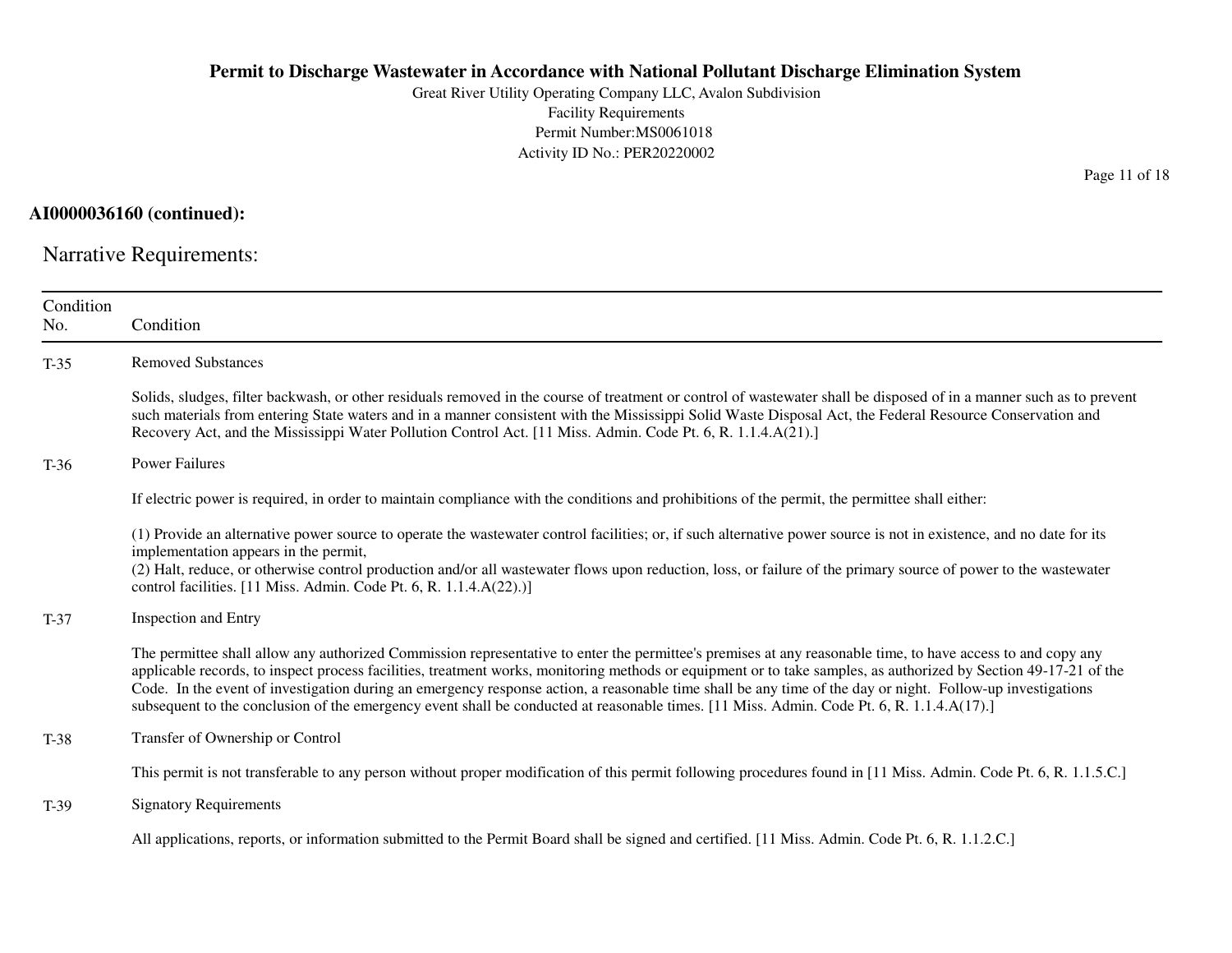Great River Utility Operating Company LLC, Avalon SubdivisionFacility Requirements Permit Number:MS0061018Activity ID No.: PER20220002

### **AI0000036160 (continued):**

Narrative Requirements:

| Condition<br>No. | Condition                                                                                                                                                                                                                                                                                                                                                                                                                                                                                                                                                                                                                                                                                                                                                                                                                                                                                                                                                                                                                                                                                                                                      |  |  |
|------------------|------------------------------------------------------------------------------------------------------------------------------------------------------------------------------------------------------------------------------------------------------------------------------------------------------------------------------------------------------------------------------------------------------------------------------------------------------------------------------------------------------------------------------------------------------------------------------------------------------------------------------------------------------------------------------------------------------------------------------------------------------------------------------------------------------------------------------------------------------------------------------------------------------------------------------------------------------------------------------------------------------------------------------------------------------------------------------------------------------------------------------------------------|--|--|
| $T-40$           | <b>Signatory Requirements - Application Signatures</b>                                                                                                                                                                                                                                                                                                                                                                                                                                                                                                                                                                                                                                                                                                                                                                                                                                                                                                                                                                                                                                                                                         |  |  |
|                  | All permit applications shall be signed as follows:                                                                                                                                                                                                                                                                                                                                                                                                                                                                                                                                                                                                                                                                                                                                                                                                                                                                                                                                                                                                                                                                                            |  |  |
|                  | (1) For a corporation: by a responsible corporate officer. For the purpose of this Section, a responsible corporate officer means: (i) a president, secretary, treasurer<br>or vice president of the corporation in charge of a principal business function, or any other person who performs similar policy - or decision-making function for the<br>corporation, or (ii) the manager of one or more manufacturing, production, or operating facilities provided, the manager is authorized to make management<br>decisions which govern the operation of the regulated facility including having the explicit or implicit duty of making major capital investment recommendations,<br>and initiating and directing other comprehensive measures to assure long term environmental compliance with environmental laws and regulations; the manager can<br>ensure that the necessary systems are established or actions taken to gather complete and accurate information for permit application requirements; and where<br>authority to sign documents has been assigned or delegated to the manager in accordance with corporate procedures. |  |  |
|                  | (2) For a partnership or sole proprietorship: by a general partner or the proprietor, respectively; or                                                                                                                                                                                                                                                                                                                                                                                                                                                                                                                                                                                                                                                                                                                                                                                                                                                                                                                                                                                                                                         |  |  |
|                  | (3) For a municipality, State, Federal, or other public agency: by either a principal executive officer or ranking elected official. [11 Miss. Admin. Code Pt. 6, R.<br>1.1.2.C.]                                                                                                                                                                                                                                                                                                                                                                                                                                                                                                                                                                                                                                                                                                                                                                                                                                                                                                                                                              |  |  |
| $T-41$           | Signatory Requirements - Reports and Other Information                                                                                                                                                                                                                                                                                                                                                                                                                                                                                                                                                                                                                                                                                                                                                                                                                                                                                                                                                                                                                                                                                         |  |  |
|                  | All reports required by the permit and other information requested by the Permit Board shall be signed by a person described by the application signature<br>requirements in this permit or by a duly authorized representative of that person. A person is a duly authorized representative only if:                                                                                                                                                                                                                                                                                                                                                                                                                                                                                                                                                                                                                                                                                                                                                                                                                                          |  |  |
|                  | (1) The authorization is made in writing by a person described by the application signature requirements;<br>(2) The authorization specifies either an individual or a position having responsibility for the overall operation of the regulated facility or activity, such as the<br>position of plant manager, operator of a well or a well field, superintendent, position having overall responsibility for environmental matters for the company. (A<br>duly authorized representative may thus be either a named individual or any individual occupying a named position.); and<br>(3) The written authorization is submitted to the Permit Board. [11 Miss. Admin. Code Pt. 6, R. 1.1.2.C.]                                                                                                                                                                                                                                                                                                                                                                                                                                             |  |  |

Page 12 of 18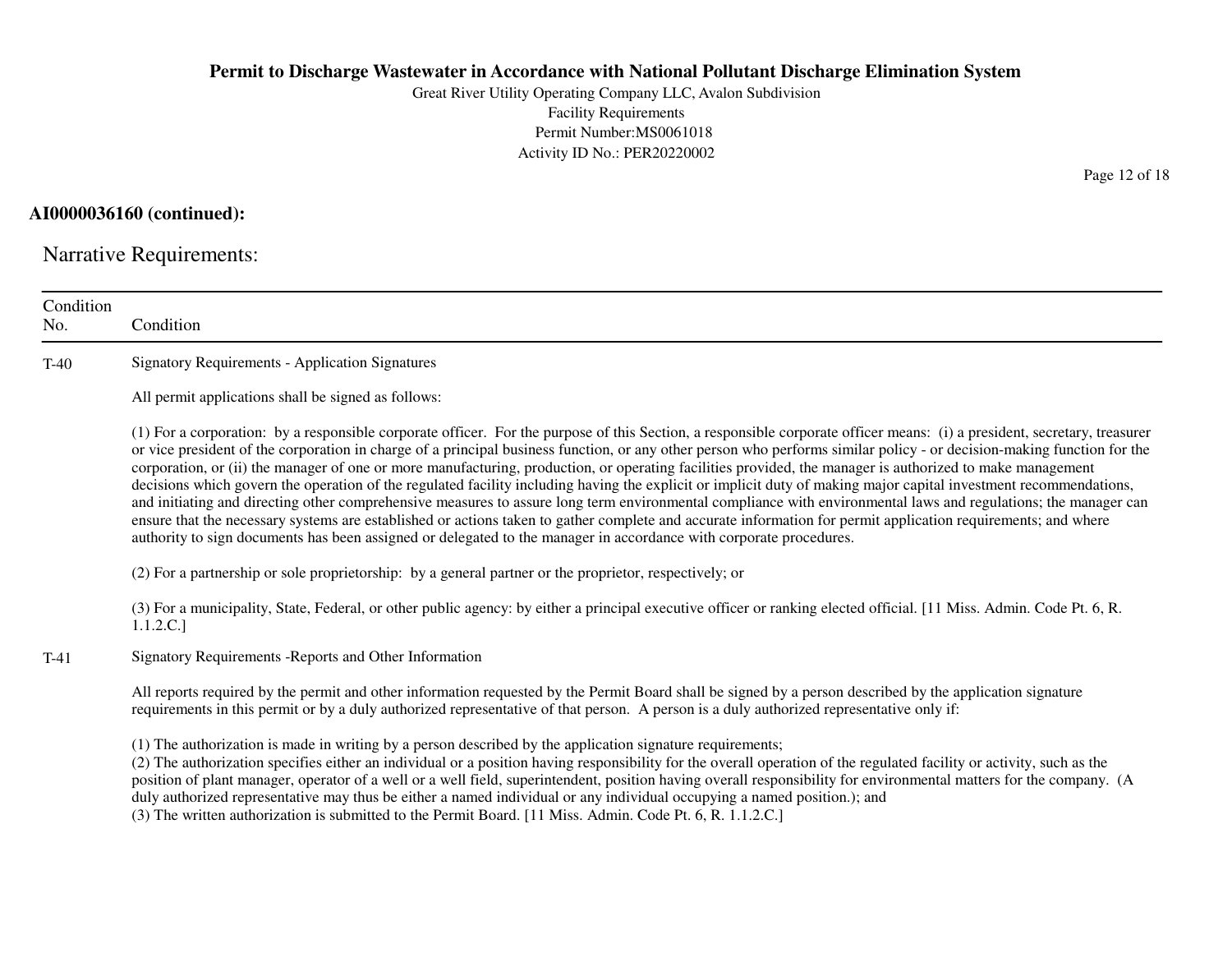Great River Utility Operating Company LLC, Avalon SubdivisionFacility Requirements Permit Number:MS0061018Activity ID No.: PER20220002

### **AI0000036160 (continued):**

Narrative Requirements:

| Condition<br>No. | Condition                                                                                                                                                                                                                                                                                                                                                                                                                                                                                                                                                                                                                                                                                                                |
|------------------|--------------------------------------------------------------------------------------------------------------------------------------------------------------------------------------------------------------------------------------------------------------------------------------------------------------------------------------------------------------------------------------------------------------------------------------------------------------------------------------------------------------------------------------------------------------------------------------------------------------------------------------------------------------------------------------------------------------------------|
| $T-42$           | Signatory Requirements - Changes to Authorization                                                                                                                                                                                                                                                                                                                                                                                                                                                                                                                                                                                                                                                                        |
|                  | If an authorization under the signatory requirements of this permit is no longer accurate because a different individual or position has responsibility for the overall<br>operation of the facility, a new authorization satisfying the signatory requirements of this permit must be submitted to the Permit Board prior to or together with any<br>reports, information, or applications. [11 Miss. Admin. Code Pt. 6, R. 1.1.2.C.]                                                                                                                                                                                                                                                                                   |
| $T-43$           | <b>Signatory Requirements - Certification</b>                                                                                                                                                                                                                                                                                                                                                                                                                                                                                                                                                                                                                                                                            |
|                  | Any person signing a document under the signatory requirements stated in this permit shall make the following certification:                                                                                                                                                                                                                                                                                                                                                                                                                                                                                                                                                                                             |
|                  | "I certify under penalty of law that this document and all attachments were prepared under the direction or supervision in accordance with a system designed to<br>assure that qualified personnel properly gather and evaluate the information submitted. Based on my inquiry of the person or persons who manage the system, or<br>those persons directly responsible for gathering the information, the information submitted is, to the best of my knowledge and belief, true, accurate, and complete.<br>I am aware that there are significant penalties for submitting false information, including the possibility of fine and imprisonment for knowing violations." [11 Miss.<br>Admin. Code Pt. 6, R. 1.1.2.C.] |
| $T-44$           | Availability of Records<br>Except for information deemed to be confidential under the Mississippi Code Ann. 49-17-39 and 40 CFR 123.41, file information relating to this permit shall be<br>made available for public inspection and copying during normal business hours at the office of the Department of Environmental Quality in Jackson, Mississippi.<br>Written request must be provided in accordance with policies developed by the Commission and must state, specifically, records proposed for review, date proposed<br>for review and copying requirements. [11 Miss. Admin. Code Pt. 6, R. 1.1.3.E.]                                                                                                      |
| $T-45$           | Duty to Provide Information                                                                                                                                                                                                                                                                                                                                                                                                                                                                                                                                                                                                                                                                                              |
|                  | The permittee shall furnish to the Permit Board within a reasonable time any relevant information which the Permit Board may request to determine whether cause<br>exists for modifying, revoking and reissuing, or terminating the permit, or to determine compliance with the permit. The permittee shall also furnish to the Permit<br>Board upon request, copies of records required to be kept by the permit. [11 Miss. Admin. Code Pt. 6, R. 1.1.4.A(16).]                                                                                                                                                                                                                                                         |

Page 13 of 18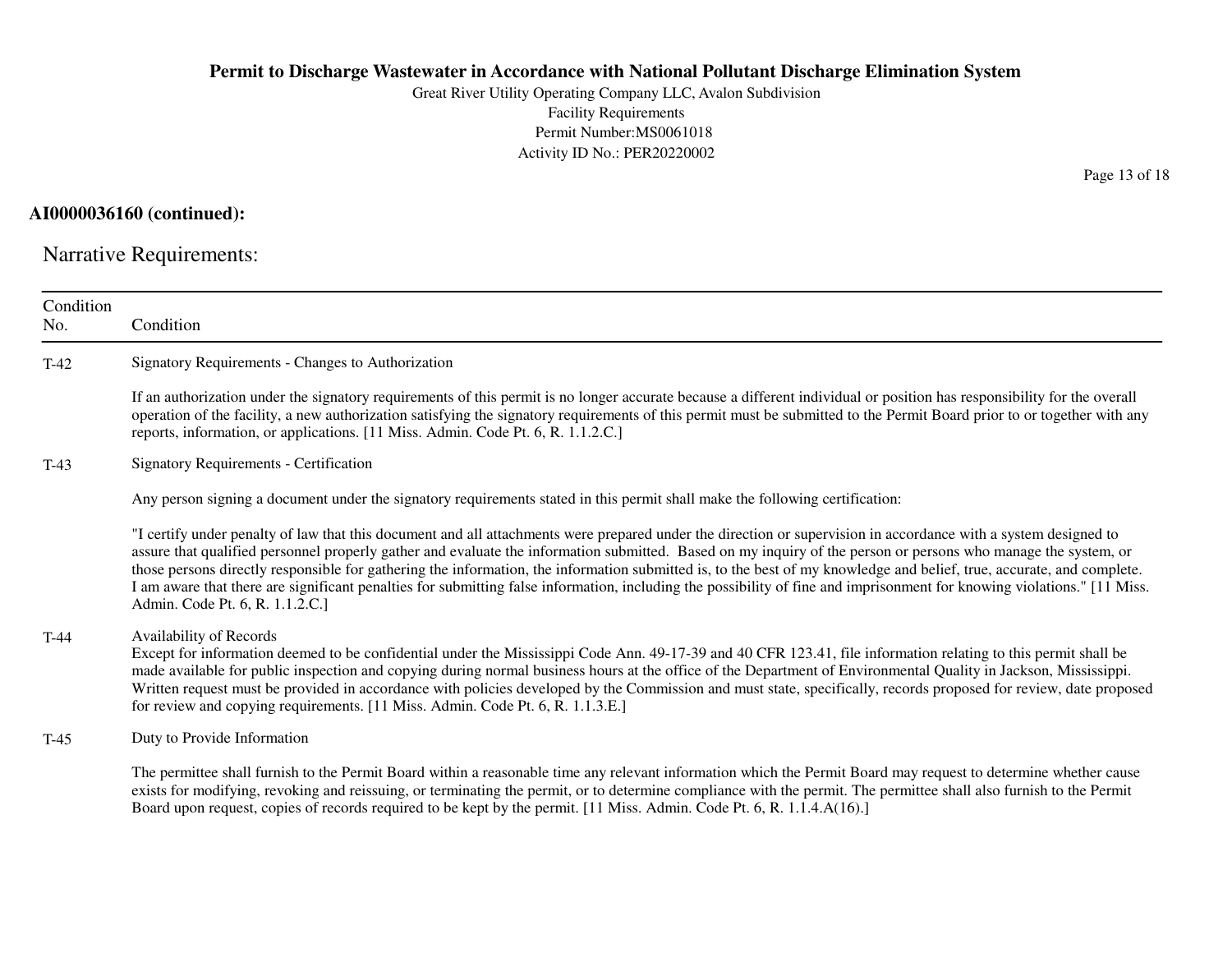Great River Utility Operating Company LLC, Avalon SubdivisionFacility Requirements Permit Number:MS0061018Activity ID No.: PER20220002

### **AI0000036160 (continued):**

Narrative Requirements:

| Condition<br>No. | Condition                                                                                                                                                                                                                                                                                                                                                                                                                                                                                                                                                                                                                                                                            |
|------------------|--------------------------------------------------------------------------------------------------------------------------------------------------------------------------------------------------------------------------------------------------------------------------------------------------------------------------------------------------------------------------------------------------------------------------------------------------------------------------------------------------------------------------------------------------------------------------------------------------------------------------------------------------------------------------------------|
| $T-46$           | <b>Toxic Pollutants</b>                                                                                                                                                                                                                                                                                                                                                                                                                                                                                                                                                                                                                                                              |
|                  | The permittee shall comply with any toxic effluent standard or prohibition (including any schedule of compliance specified in such effluent standard or prohibition)<br>established under Section 307(a) of the Federal Water Pollution Control Act. [11 Miss. Admin. Code Pt. 6, R. 1.1.4.A(26).]                                                                                                                                                                                                                                                                                                                                                                                   |
| $T-47$           | <b>Toxic Pollutants Notification Requirements</b>                                                                                                                                                                                                                                                                                                                                                                                                                                                                                                                                                                                                                                    |
|                  | The permittee shall comply with the applicable provisions of 40 CFR 122.42. [11 Miss. Admin. Code Pt. 6, R. 1.1.4.A(26).]                                                                                                                                                                                                                                                                                                                                                                                                                                                                                                                                                            |
| $T-48$           | Civil and Criminal Liability                                                                                                                                                                                                                                                                                                                                                                                                                                                                                                                                                                                                                                                         |
|                  | (1) Any person who violates a term, condition or schedule of compliance contained within this permit or the Mississippi Water Pollution Control Law is subject to<br>the actions defined by law.<br>(2) Except as provided in permit conditions on "Bypassing" and "Upsets", nothing in this permit shall be construed to relieve the permittee from civil or criminal<br>penalties for noncompliance.<br>(3) It shall not be the defense of the permittee in an enforcement action that it would have been necessary to halt or reduce the permitted activity in order to maintain<br>compliance with the conditions of this permit. [11 Miss. Admin. Code Pt. 6, R. 1.1.4.A(24).)] |
| $T-49$           | Oil and Hazardous Substance Liability                                                                                                                                                                                                                                                                                                                                                                                                                                                                                                                                                                                                                                                |
|                  | Nothing in this permit shall be construed to preclude the institution of any legal action or relieve the permittee from any responsibilities, liabilities, or penalties to<br>which the permittee is or may be subject to under Section 311 of the Federal Water Pollution Control Act and applicable provisions under Mississippi Law<br>pertaining to transportation, storage, treatment, or spillage of oil or hazardous substances. [11 Miss. Admin. Code Pt. 6, R. 1.1.4.A(23).]                                                                                                                                                                                                |
| $T-50$           | <b>Property Rights</b>                                                                                                                                                                                                                                                                                                                                                                                                                                                                                                                                                                                                                                                               |
|                  | The issuance of this permit does not convey any property rights in either real or personal property, or any exclusive privileges, nor does it authorize any injury to<br>private property or any invasion of personal rights, nor any infringement of Federal, State, or local laws or regulations. [11 Miss. Admin. Code Pt. 6, R. 1.1.5.<br>E.                                                                                                                                                                                                                                                                                                                                     |

Page 14 of 18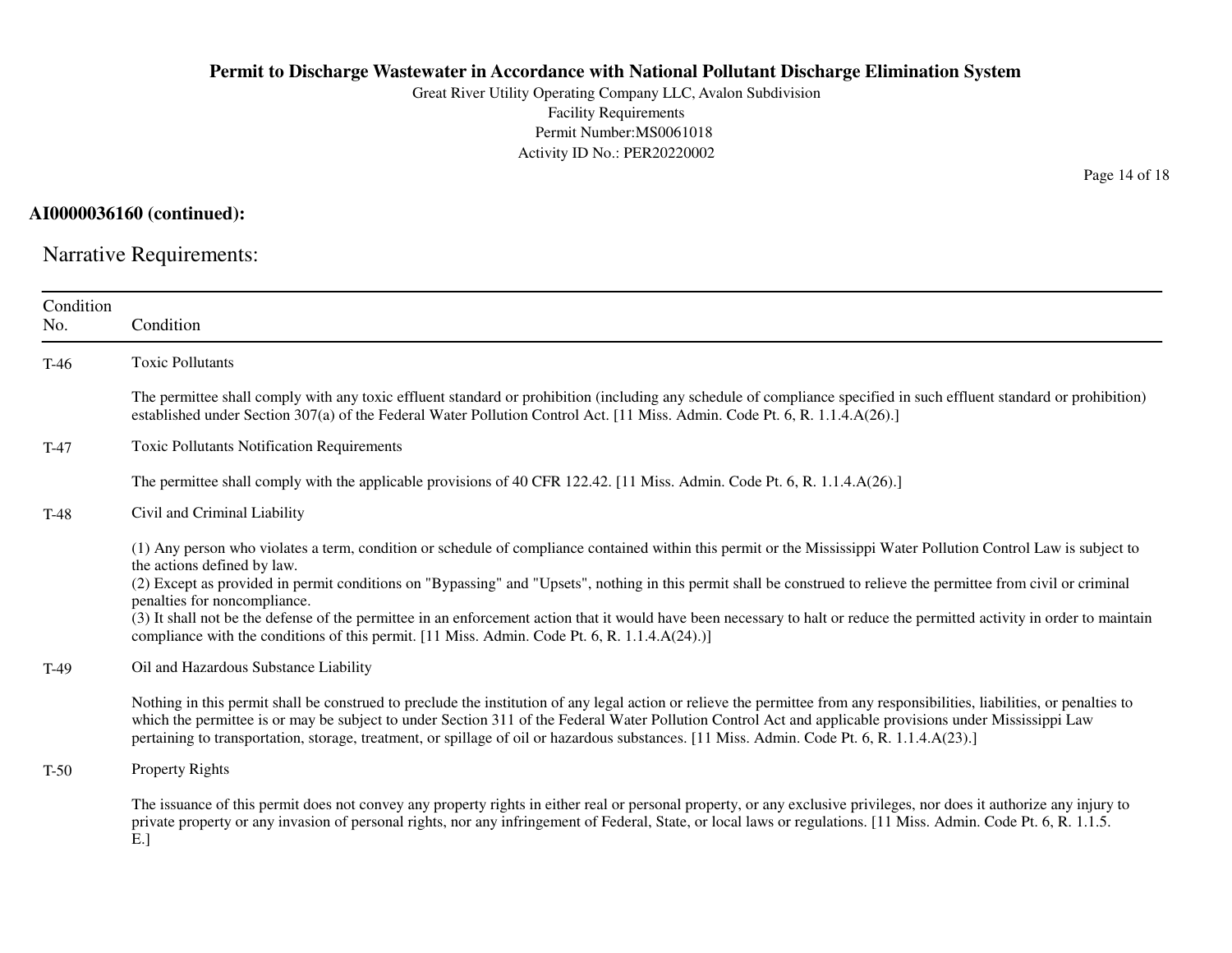Great River Utility Operating Company LLC, Avalon SubdivisionFacility Requirements Permit Number:MS0061018Activity ID No.: PER20220002

**AI0000036160 (continued):**

Narrative Requirements:

| Condition<br>No. | Condition                                                                                                                                                                                                                                                                                                                                                                                                                                                                                                                                                                                                                                                                                                                                                                                                                                                                                                                                                            |
|------------------|----------------------------------------------------------------------------------------------------------------------------------------------------------------------------------------------------------------------------------------------------------------------------------------------------------------------------------------------------------------------------------------------------------------------------------------------------------------------------------------------------------------------------------------------------------------------------------------------------------------------------------------------------------------------------------------------------------------------------------------------------------------------------------------------------------------------------------------------------------------------------------------------------------------------------------------------------------------------|
| $T-51$           | Severability                                                                                                                                                                                                                                                                                                                                                                                                                                                                                                                                                                                                                                                                                                                                                                                                                                                                                                                                                         |
|                  | The provisions of this permit are severable. If any provision of this permit, or the application of any provision of this permit to any circumstances, is challenged or<br>held invalid, the validity of the remaining permit provisions and/or portions thereof or their application to other persons or sets of circumstances, shall not be<br>affected thereby. [11 Miss. Admin. Code Pt. 6, R. 1.1.4.A(25).]                                                                                                                                                                                                                                                                                                                                                                                                                                                                                                                                                     |
| $T-52$           | Protection of Confidential Information                                                                                                                                                                                                                                                                                                                                                                                                                                                                                                                                                                                                                                                                                                                                                                                                                                                                                                                               |
|                  | (1) Pursuant to Miss. Code Ann. '49-17-39 and 40 CFR 123.41, the Permit Board shall make available to the public all information contained on any form and all<br>public comments on such information. Effluent data and information concerning air or water quality shall also be made available to the public. Information that is<br>determined by the Commission to be trade secrets shall not be disclosed to the public without prior consent of the source of such information. When a claim of<br>confidentiality is made by a person in accordance with the provisions of Miss. Code Ann. '49-17-39, a recommendation on the questions of confidentiality shall be<br>made by the Commission and forwarded to the Regional Administrator (or his/her designee) of EPA for his concurrence in such determination of confidentiality. [11<br>Miss. Admin. Code Pt. 6, R. 1.1.3.F.]                                                                            |
| $T-53$           | Protection of Confidential Information-continued                                                                                                                                                                                                                                                                                                                                                                                                                                                                                                                                                                                                                                                                                                                                                                                                                                                                                                                     |
|                  | (2) A copy of a State, UIC, or NPDES permit application, public notice, fact sheet, draft permit and other forms relating thereto, including written public comment<br>and other reports, files and information relating to the application not classified as confidential information by the Commission pursuant to part (1) of this<br>requirement, shall be available for public inspection and copying during normal business hours at the office of the Department in Jackson, Mississippi. [11 Miss.]<br>Admin. Code Pt. 6, R. 1.1.3.F.]                                                                                                                                                                                                                                                                                                                                                                                                                       |
| $T-54$           | Protection of Confidential Information-continued                                                                                                                                                                                                                                                                                                                                                                                                                                                                                                                                                                                                                                                                                                                                                                                                                                                                                                                     |
|                  | (3) Upon determination by the Commission that information submitted by a permit applicant is entitled to protection against disclosure as trade secrets, the<br>information shall be so labeled and otherwise handled as confidential. Copies of the information and a notice of the Commission's action shall be forwarded to the<br>Regional Administrator (or his/her designee). In making its determination of entitlement to protection as a trade secret, the Commission shall follow the procedure<br>set forth in Miss. Code Ann. '49-17-39. In the event the Commission denies the claim of confidentiality, the applicant shall have, upon notification thereof, the right<br>to appeal the Commission's determination in the same manner provided for other orders of the Commission. No disclosure, except to EPA, shall be allowed until<br>any appeal from the determination of the Commission is completed. [11 Miss. Admin. Code Pt. 6, R. 1.1.3.F.] |

Page 15 of 18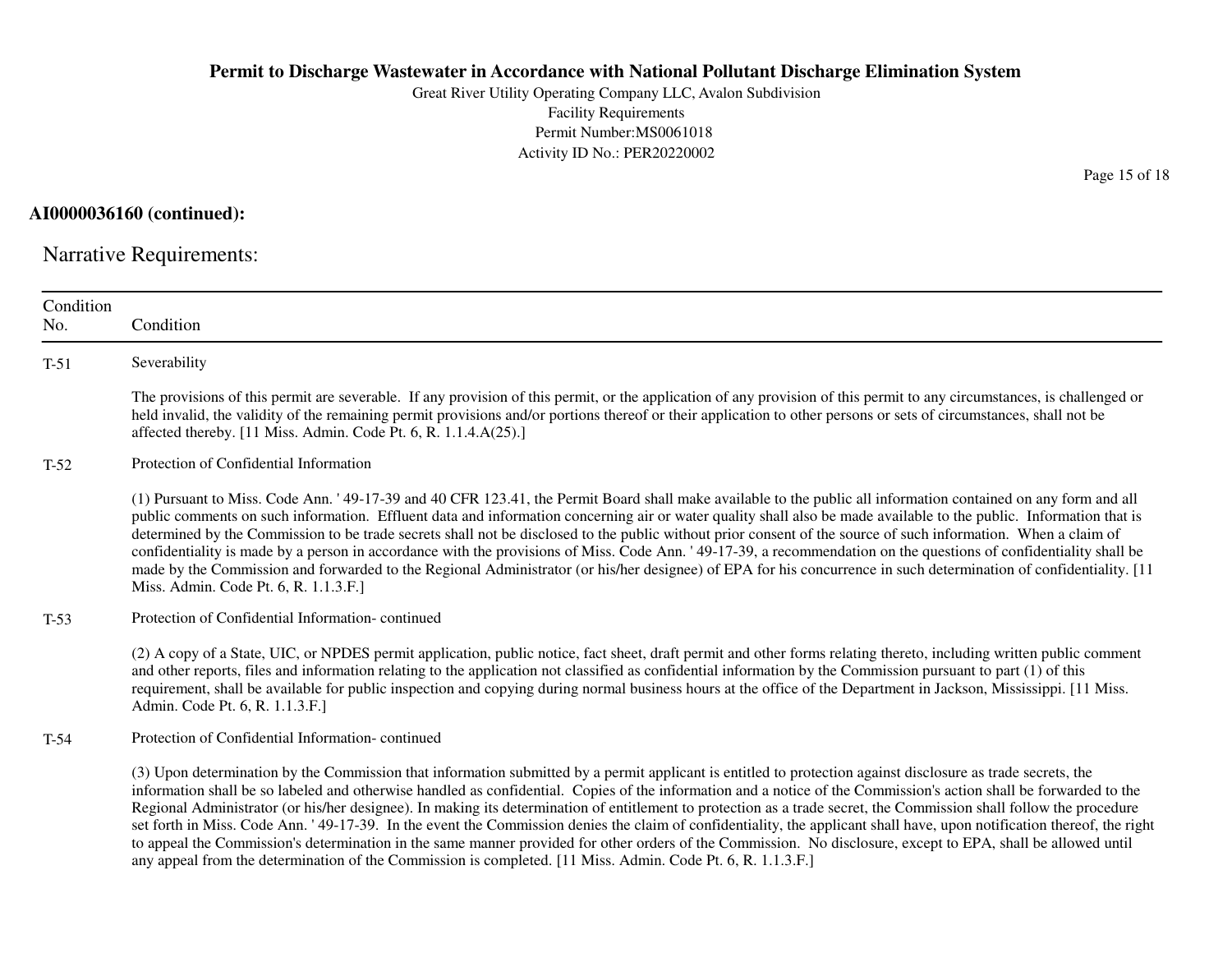Great River Utility Operating Company LLC, Avalon SubdivisionFacility Requirements Permit Number:MS0061018Activity ID No.: PER20220002

#### **AI0000036160 (continued):**

Narrative Requirements:

ConditionNo. ConditionT-55 Spill Prevention and Best Management Plans Any permittee which has above ground bulk storage capacity, of more than 1320 gallons or any single container with a capacity greater than 660 gallons, of materials and/or liquids (including but not limited to, all raw, finished and/or waste material) with chronic or acute potential for pollution impact on waters of theState and not subject to Mississippi Hazardous Waste Management Regulations or 40 CFR 112 (Oil Pollution Prevention) regulations shall provide secondarycontainment as found in 40 CFR 112 or equivalent protective measures such as trenches or waterways which would conduct any tank releases to a permitted treatment system or sufficient equalization or treatment capacity needed to prevent chronic/acute pollution impact. [11 Miss. Admin. Code Pt. 6, R. 1.1.4.A(12)(a).]T-56 Reopener Clause This permit shall be modified, or alternately, revoked and reissued, to comply with any applicable effluent standard, limitation or storm water regulation issued orapproved under Section  $301(b)(2)(C)$ , and  $(D)$ ,  $304(b)(2)$ ,  $307(a)(2)$  and  $402(p)$  of the Federal Water Pollution Control Act if the effluent standard, limitation or regulation so issued or approved:1. Contains different conditions or is otherwise more stringent than any effluent limitation in the permit; or2. Controls any pollutant not limited in the permit. 3. This permit shall be modified to reflect any additional or otherwise more stringent limitations and additional monitoring as determined to be necessary by theresults of a Completed TMDL. [11 Miss. Admin. Code Pt. 6, R. 1.1.4.F(1).]T-57 Closure Requirements Should the permittee decide to permanently close and abandon the premises upon which it operates, it shall provide a Closure Plan to the Permit Board no later than90 days prior to doing so. This Closure Plan shall address how and when all manufactured products, by-products, raw materials, stored chemicals, and solid and liquid waste and residues will be removed from the premises or permanently disposed of on site such that no potential environmental hazard to the waters of the State will be presented. Closure plan(s) submitted to and approved by Mississippi Department of Environmental Quality for compliance with other environmentalregulations will satisfy the closure requirements for those items specifically addressed in the closure plan(s) as long as the closure does not present a potential forenvironmental hazard to waters of the State. [11 Miss. Admin. Code Pt. 6, R. 1.1.4.A(11).]

Page 16 of 18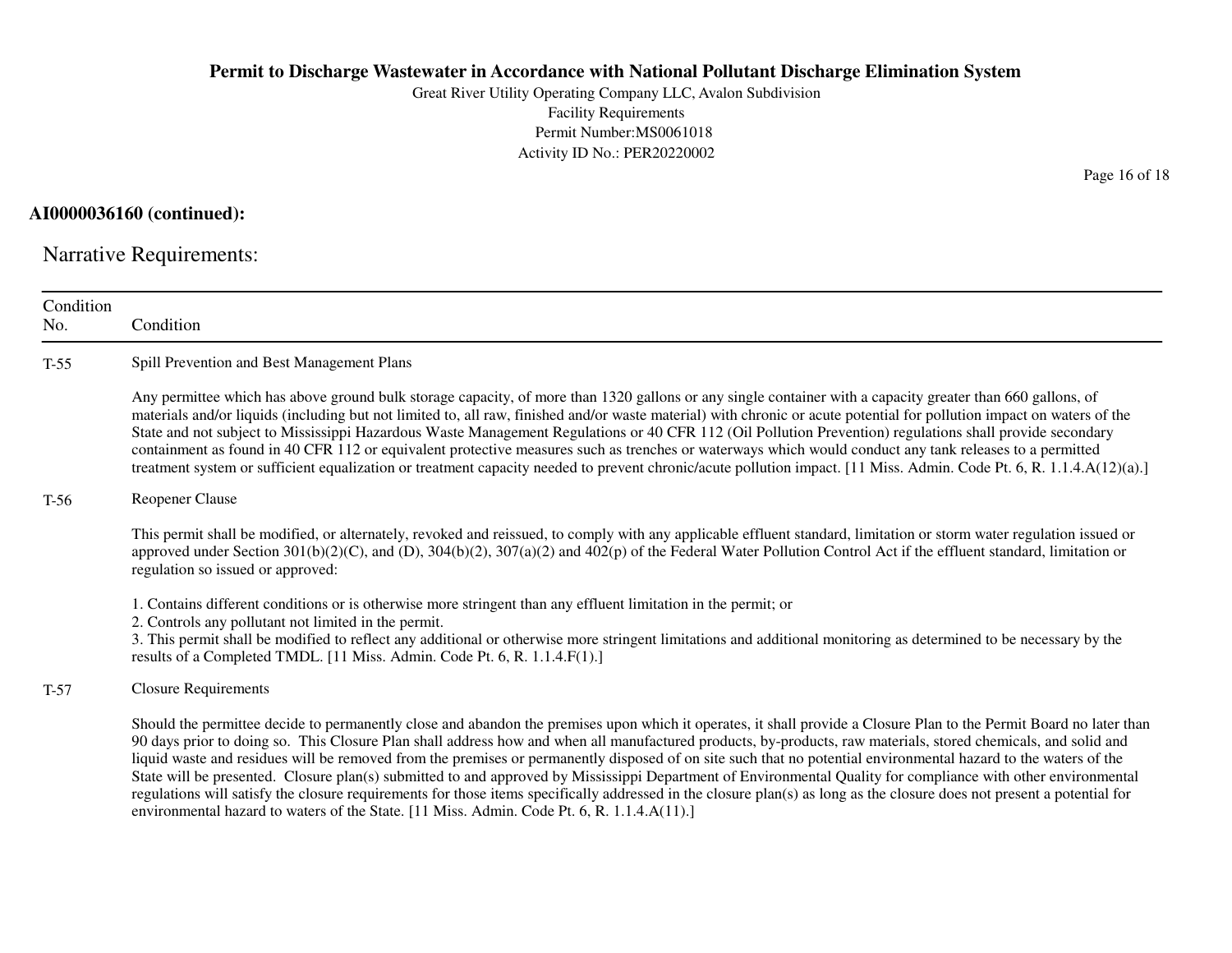Great River Utility Operating Company LLC, Avalon SubdivisionFacility Requirements Permit Number:MS0061018Activity ID No.: PER20220002

**AI0000036160 (continued):**

Narrative Requirements:

| Condition<br>No. | Condition:                                                                                                                                                                                                                                                                                                                                         |  |
|------------------|----------------------------------------------------------------------------------------------------------------------------------------------------------------------------------------------------------------------------------------------------------------------------------------------------------------------------------------------------|--|
| $T-58$           | Permit Actions                                                                                                                                                                                                                                                                                                                                     |  |
|                  | The permit may be modified, revoked and reissued, or terminated for cause. The filing of a request by the permittee for a permit modification, revocation and<br>reissuance, or termination, or a modification of planned changes or anticipated noncompliance, does not stay any permit condition. [11 Miss. Admin. Code Pt. 6, R.<br>1.1.5.C(5). |  |

Page 17 of 18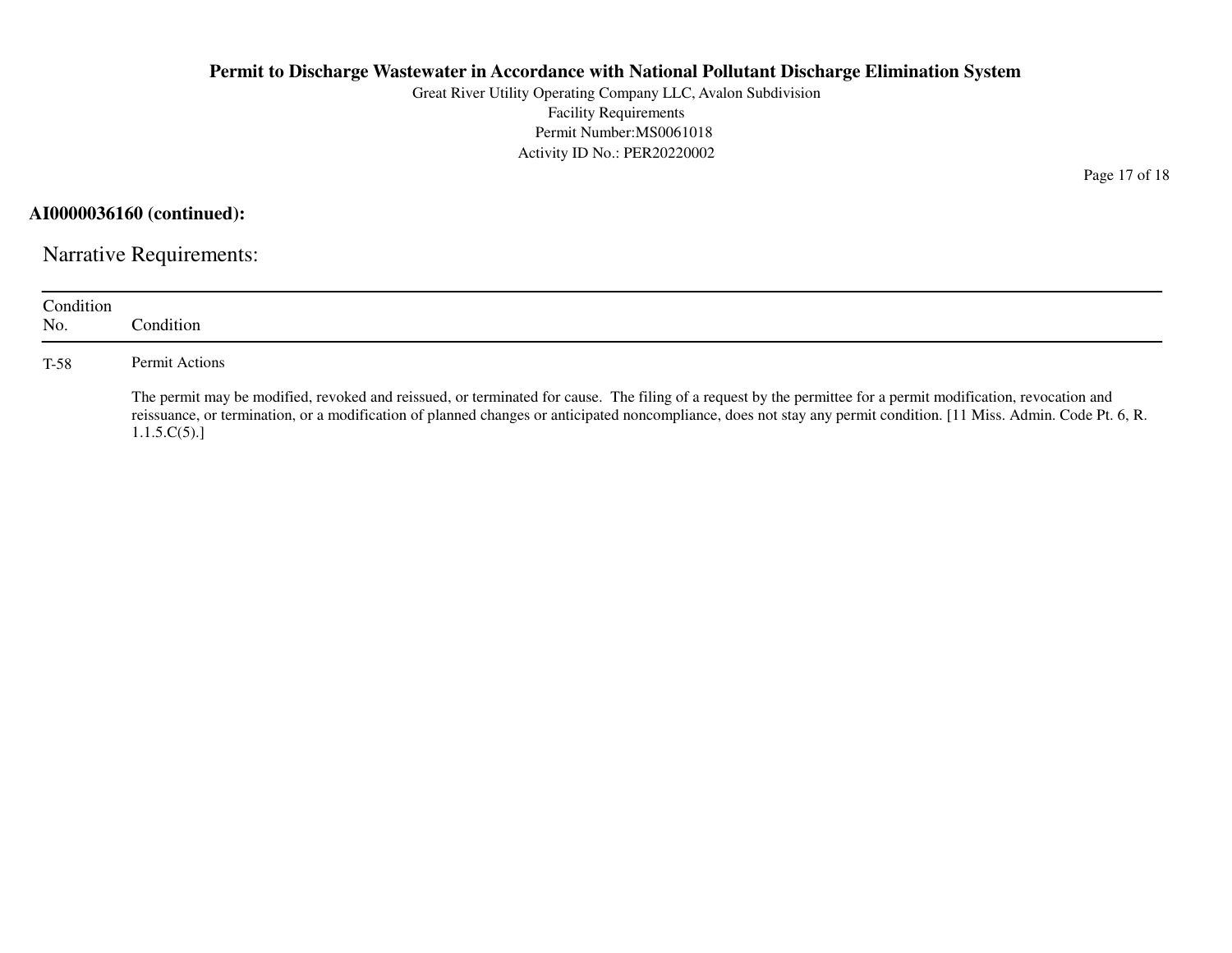Great River Utility Operating Company LLC, Avalon SubdivisionFacility Requirements Permit Number:MS0061018Activity ID No.: PER20220002

**RPNT0000000001 (MS0061018-001) Outfall 001 (Domestic Wastewater):**

Submittal/Action Requirements:

| Condition<br>No. | condition.                                                                                                                                                                                         |
|------------------|----------------------------------------------------------------------------------------------------------------------------------------------------------------------------------------------------|
| $S-1$            | The Permittee shall submit analytical results on an annual Discharge Monitoring Report (DMR): Due annually by the 28th of January. [11 Miss. Admin. Code Pt. 6,<br>Ch. 1, Subch. 2. IV. $A(15)c$ ] |

Page 18 of 18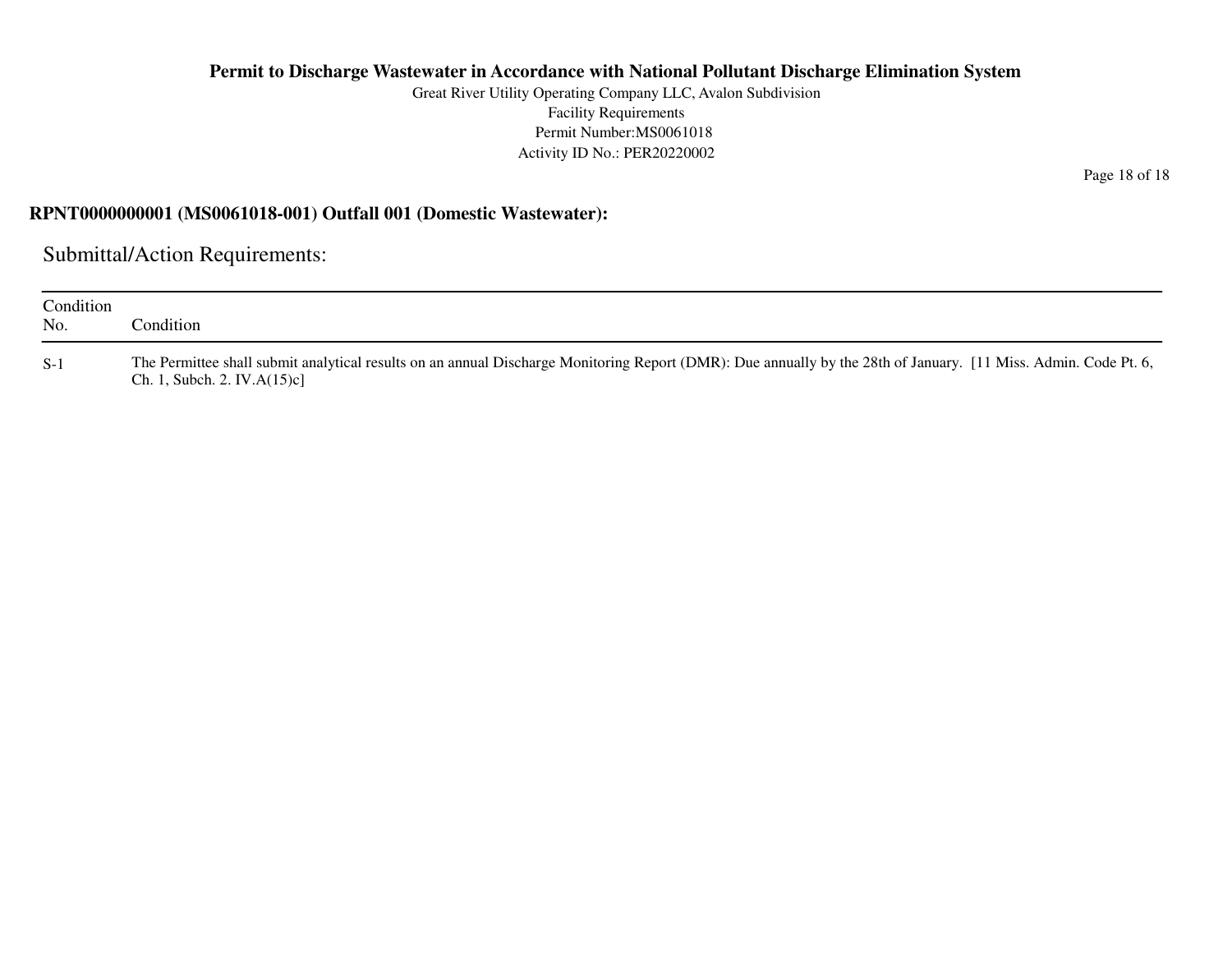# **GENERAL INFORMATION**

## Phillips Hill Road Columbus, MS Lowndes CountyGreat River Utility Operating Company LLC, Avalon Subdivision

### **Alternate/Historic Identifiers**

| ID        | <b>Alternate/Historic Name</b>                                | <b>User Group</b>               | <b>Start Date</b> | <b>End Date</b> |
|-----------|---------------------------------------------------------------|---------------------------------|-------------------|-----------------|
| 36160     | Wilco Properties, Inc.                                        | Historic Site Name              | 9/4/2007          | 1/20/2022       |
| MS0061018 | Wilco Properties Inc, Avalon Subdivision                      | Water - NPDES                   | 2/14/2008         | 1/15/2013       |
| MSR105025 | Avalon Development, LLC, Phillips Hill Subdivision            | GP-Construction                 | 3/31/2008         | 5/25/2011       |
| MSR105025 | Avalon Development, LLC, Avalon Subdivision                   | GP-Construction                 | 5/25/2011         | 12/31/2015      |
| MS0061018 | Wilco Properties Inc, Avalon Subdivision                      | Water - NPDES                   | 1/15/2013         | 10/9/2017       |
|           | <b>Branch</b>                                                 | Branches Group - Municipal      | 7/18/2017         |                 |
|           | Branch                                                        | Branches Group - Stormwater-401 | 7/18/2017         |                 |
| MS0061018 | Wilco Properties Inc, Avalon Subdivision                      | Water - NPDES                   | 10/9/2017         | 2/9/2022        |
| MSR105025 | Wilco Properties Inc, Avalon Subdivision                      | GP-Construction                 | 10/16/2017        | 12/31/2021      |
| 36160     | Great River Utility Operating Company, LLC                    | <b>Official Site Name</b>       | 1/20/2022         |                 |
| MS0061018 | Great River Utility Operating Company LLC, Avalon Subdivision | Water - NPDES                   | 2/9/2022          | 9/30/2022       |

**Basin:**Tombigbee River Basin

**Location Description:**PG - Plant Entrance (General) collected by dbeasley on 06/30/2009